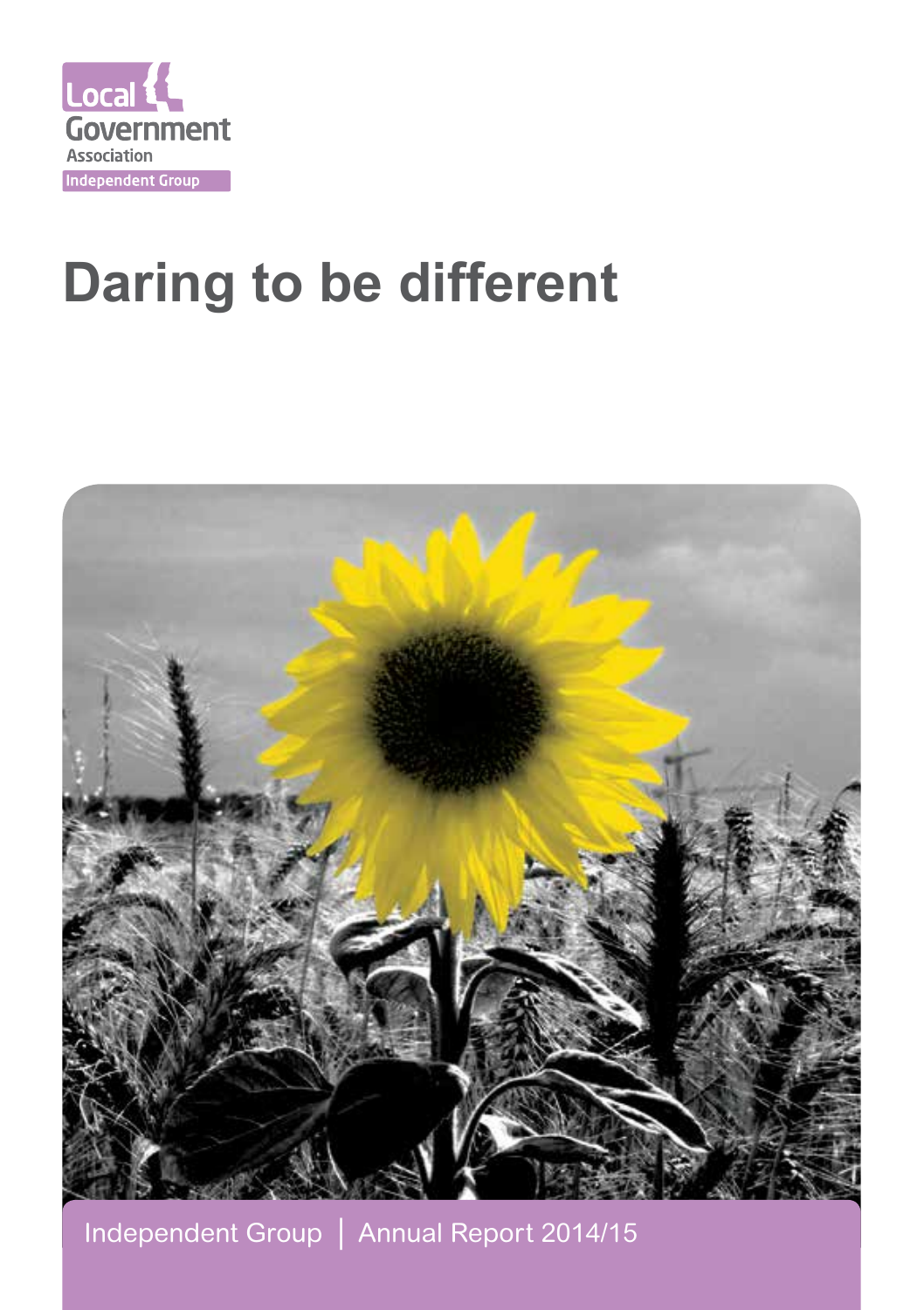# **Contents**

| Introduction                                | 3  |
|---------------------------------------------|----|
| Year in review, Marianne Overton OBE        | 4  |
| Group Budget Report 2014/15 and 2015/16     | 11 |
| Children and Young People                   | 15 |
| <b>Community Wellbeing</b>                  | 17 |
| Culture, Tourism and Sport                  | 19 |
| Improvement and Innovation                  | 22 |
| Economy, Environment, Housing and Transport | 23 |
| Resources Board                             | 26 |
| Safer and Stronger Communities              | 29 |
| People and Places                           | 31 |
| <b>City Regions</b>                         | 34 |
| UK Delegation to the Committee of Regions   | 37 |
| <b>Commercial Advisory Board</b>            | 39 |
| The Local Authority Mutual Investment Trust | 40 |
| Fire Service Management Committee           | 41 |
| <b>Regional Peers</b>                       | 42 |
| Contacts                                    | 48 |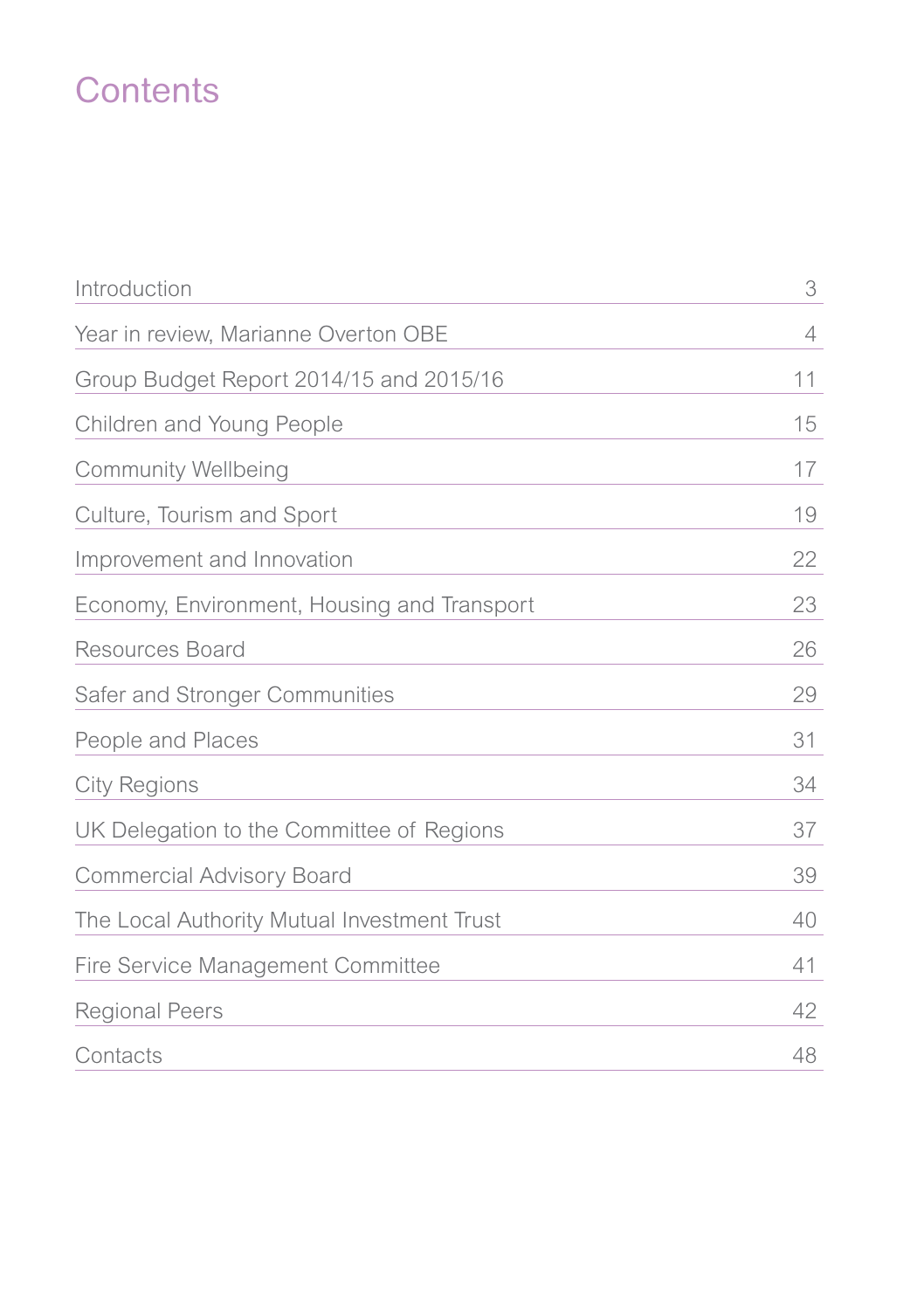### Introduction

The Independent Group is the most diverse group of councillors and the most representative of the public. We are in touch with and committed to our communities, and that is what gets us elected. Therein lies our strength and the reason we have such a powerful contribution to make. We dare to be different and work together to be most effective.

Our Independent Group's voices are much needed – listening, considering carefully and speaking up for our communities, our councils and our country. The Local Government Association (LGA) forms the vehicle for you to achieve more with your residents, getting national support and negotiating with government.

The success of our work in supporting Independent Group members, helping raise skills, profile, and reputation is demonstrated in remarkable year-on-year election success, for all of our groups.

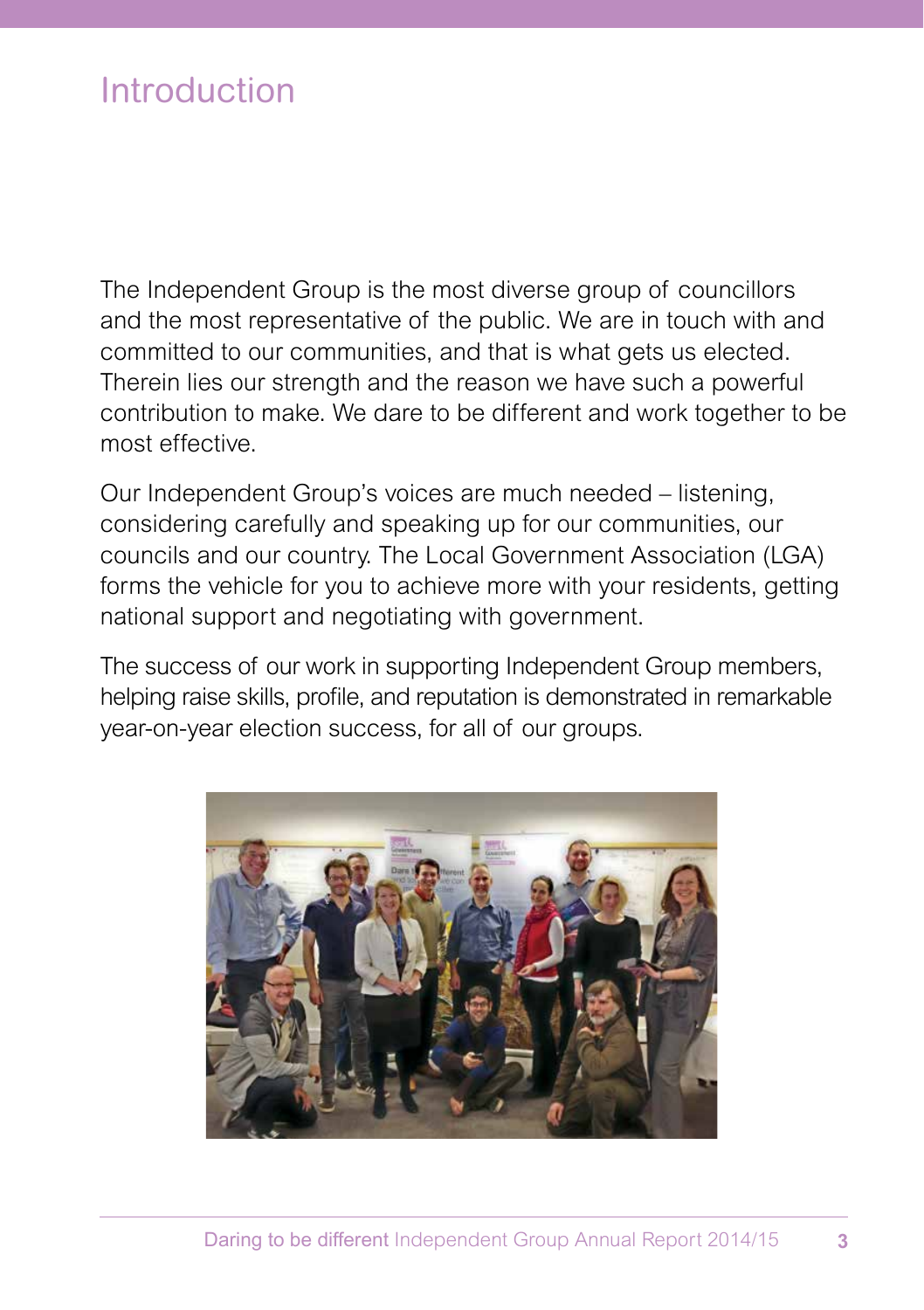

Marianne Overton MBE **Leader of the LGA Independent Group** Vice Chairman of the Local Government Association Lincolnshire County Council and North Kesteven District Council

#### **Key role for Independent Group members**

I would like to say a huge thank you to all who have contributed so much to the success of the LGA Independent Group over the past 12 months. I am deeply impressed and humbled to see some of your weighty achievements collated here in our annual report. It is clear that we are working effectively across the LGA Boards, within our regions and through our Peers and European representatives to make a positive impact to the lives of local people. Together the Independent Group has created a powerful force for the benefit of our members and the communities that we serve. Thank you.

Congratulations on your success in the recent elections, well done indeed. As it turned out, your win was against an unexpected blue tide, fuelled by fear, I suspect. Sadly, coincidence with general elections encourages the media to focus on which MP might run the country, rather than anyone on their ballot paper. Our group did exceptionally well, holding our own, keeping our 10 per cent vote share at the LGA and becoming the third largest group. Congratulations to our new Independent Mayor of Mansfield, Kate Allsop, the only directly elected Mayor to follow another, now in a fourth term of Independent Mayors.

Our Independent Group has been at the forefront of changing British politics. More of our member voices are heard far and wide, because they make sense and contribute positively to the debates. Skilled and well-informed, our group has grown in voice and numbers.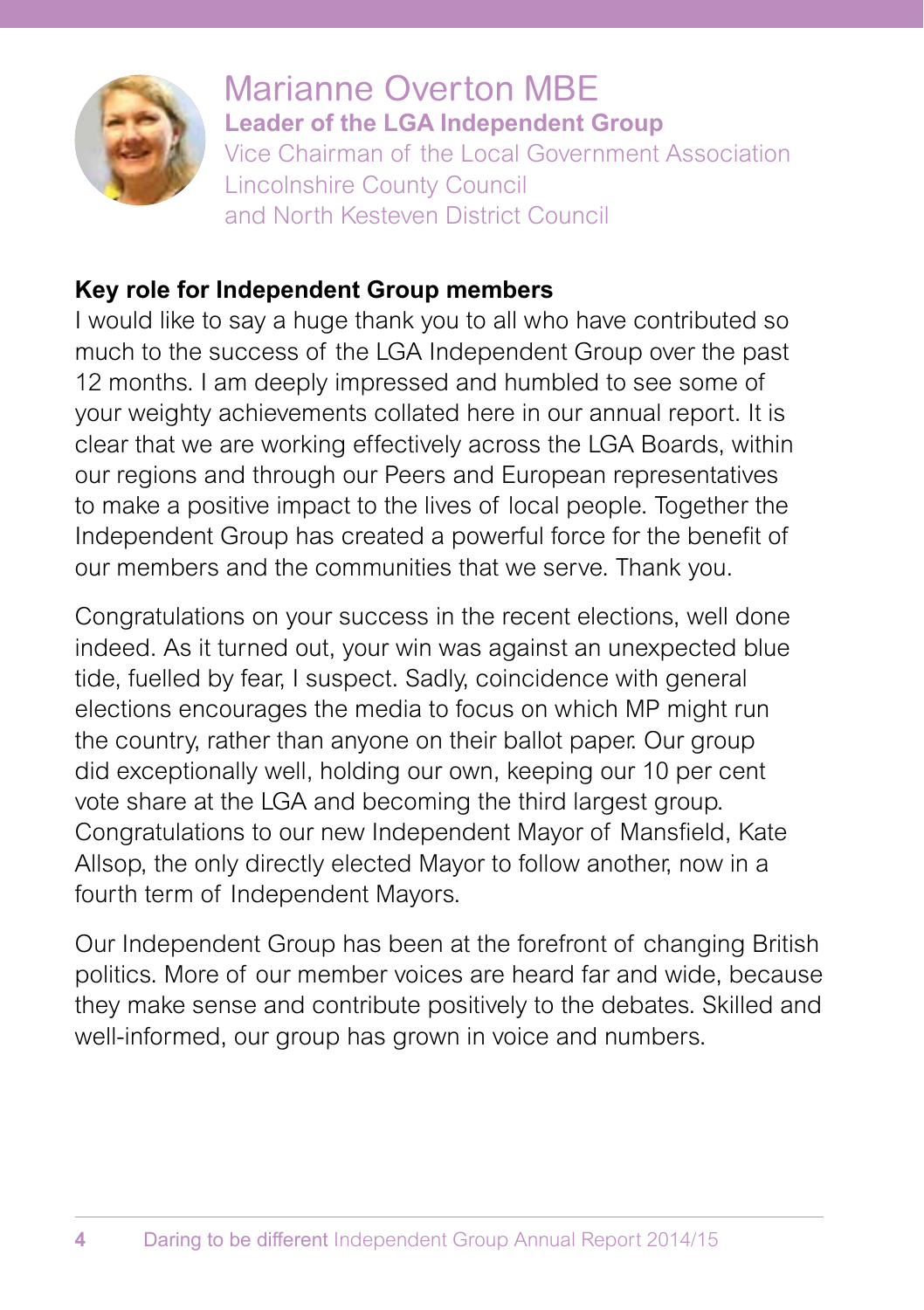Over the past four years, we have seen an increasing number of councils led by Independent Group members and an increasing number in 'no overall control' where many more Independent members take critical roles, in administration or in a counterbalancing opposition. We dare to be different, and working together we are most effective.

Much more is needed. Local government is about delivering services in a fair and democratically accountable way, but also about leading successful, cohesive communities, working closely with local people. That requires close connection to the communities and a willingness to focus on local needs and aspirations. In this new political landscape, we need a different, more collaborative kind of leadership, and that is where our members are uniquely placed.

As funding is further reduced and radical changes proposed, councils are seeking ever more innovative ways of delivering basic services and keeping our communities on side. Our group members will be important voices and drivers for the best outcomes in the interests of residents.

We have listened to each other at conferences, meetings and the media. Thank you for your contributions, included at every turn and especially in the document 'Investing in our nation's future', now promoted widely by the LGA. We fought for a return to a less centralised system of government, both financially and legally, with a greater devolution of power and money. This is gaining momentum.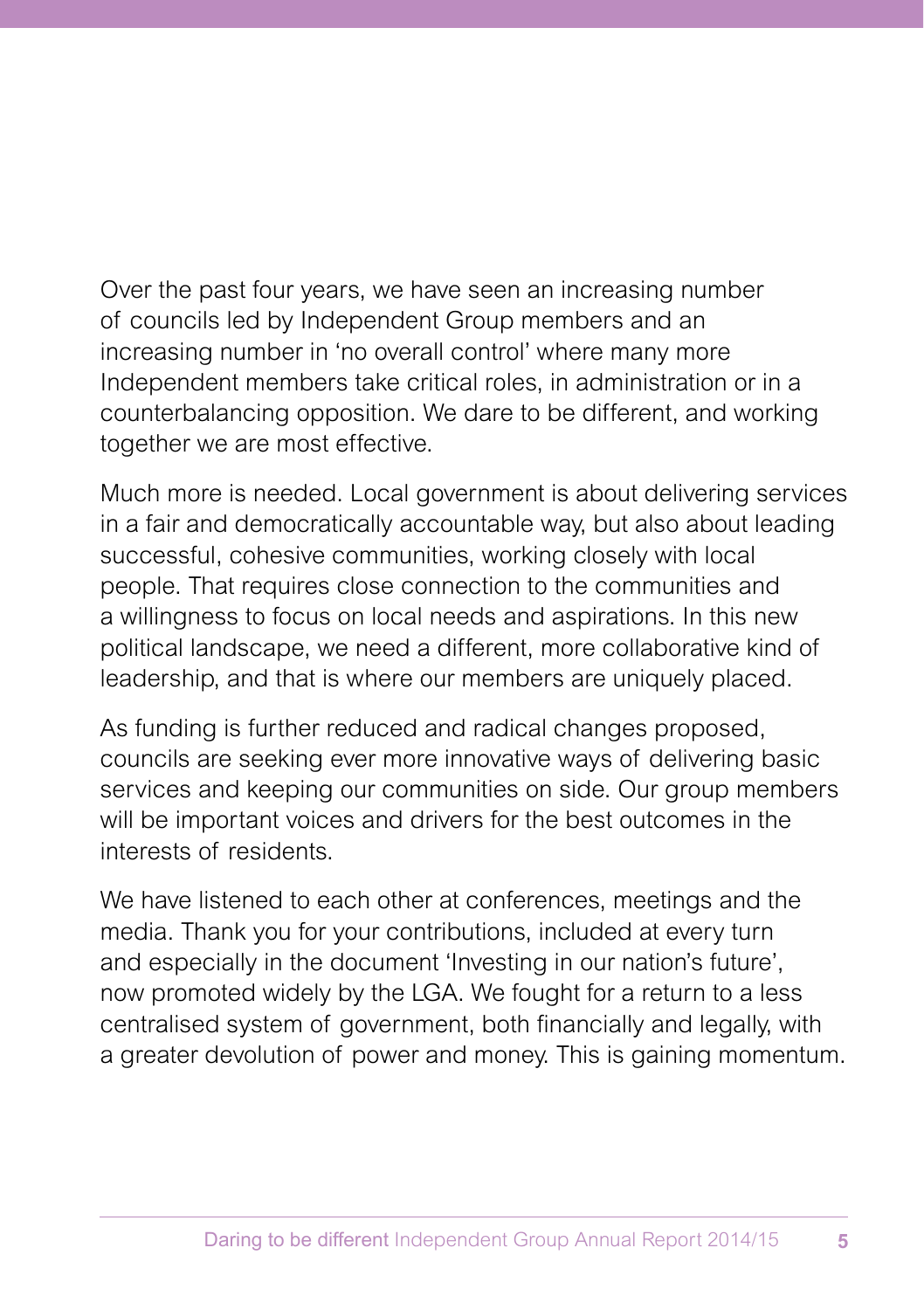#### **Successes to date**

**Members skilled and well informed** Two special initiatives this year included the Next Generation programme, a series of leadership training events at Warwick University and the Aspiring Politicians programme for people with disabilities considering election. Thanks to Vanessa Chagas for spotting the idea, developing the programme and bringing it into the LGA. Members also said they found our monthly development days very useful, open to all our members, covering diverse topics from the Trans-Atlantic Trade Agreements to tackling the electoral commission's performance and better scrutiny.

**A credible and effective voice** To raise our effectiveness at the LGA, we are increasing the information through conferences, briefings and newsletters, offering monthly training, regional events and increasing the number of accredited peers. The result? Well informed and skilled, our members have played increasingly useful roles in our communities and councils. We have worked with and attracted others, building bigger teams.

**Raising our profile** Our members have responded brilliantly with commitment and increasing talent and success. More members than ever before are attending and speaking up at conferences, parliamentary briefings and select committees, in the press and through the LGA, bringing a sound common sense approach. We are in touch with their communities and representing them well. We lobbied the BBC political policy advisor to improve guidelines to give better coverage to Independent Group members. It may be co-incidence but a short time later, the Greens and Plaid Cymru were invited into the main debates, alongside UKIP.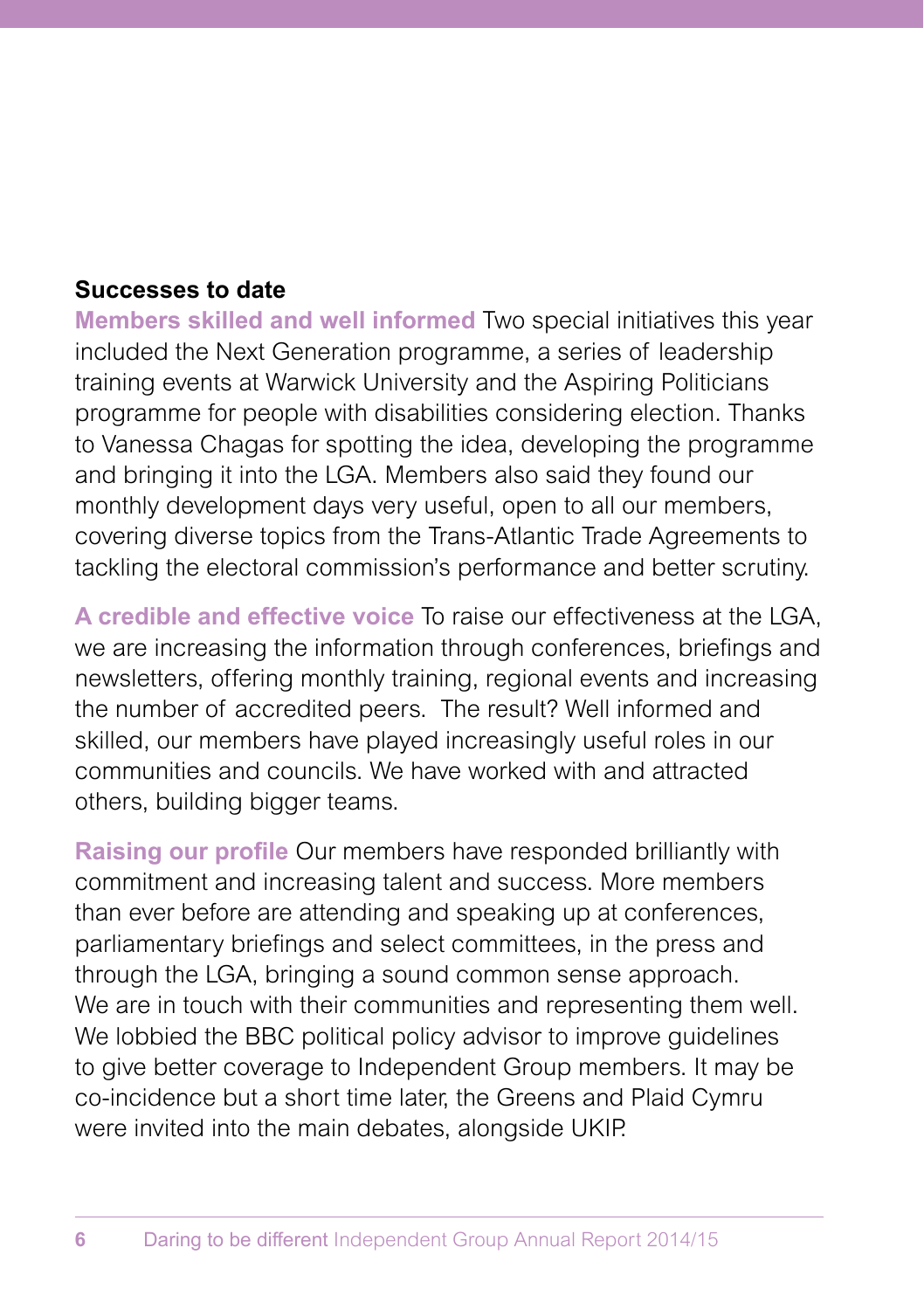**Election success, the acid test** We have four years of steady growth in numbers with substantial success at elections for all our group members, whilst the two parties in power fell dramatically. This May, we held our own, despite coinciding with the general elections and became the third largest group, overtaking the Lib Dems. The three "big" parties lost control in councils across the country, often giving the Independent group members a key role. Councils in Independent Group member leadership continue to demonstrate successful, fair and accountable local governance, driven by the needs of their communities.

#### **In the future we will continue our commitment to:**

- Increase the **influence** of our members in the decision-making process in councils across England and Wales and in national government.
- **Showcase** our work at conferences and work with the media to demonstrate the talent and successes of our members to enhance our reputation.
- Keep ourselves **skilled and well informed** ensuring that our direction is in tune with what our residents and councillors require.
- **Improve recruitment and retention.** We have developed two new projects, our own 'Next Generation' skills programme and we captured the grants for people with disabilities standing for election. Our training and support is highly valued. Encourage networks to seek and support a range of good candidates, both men and women to enhance our reputation in government.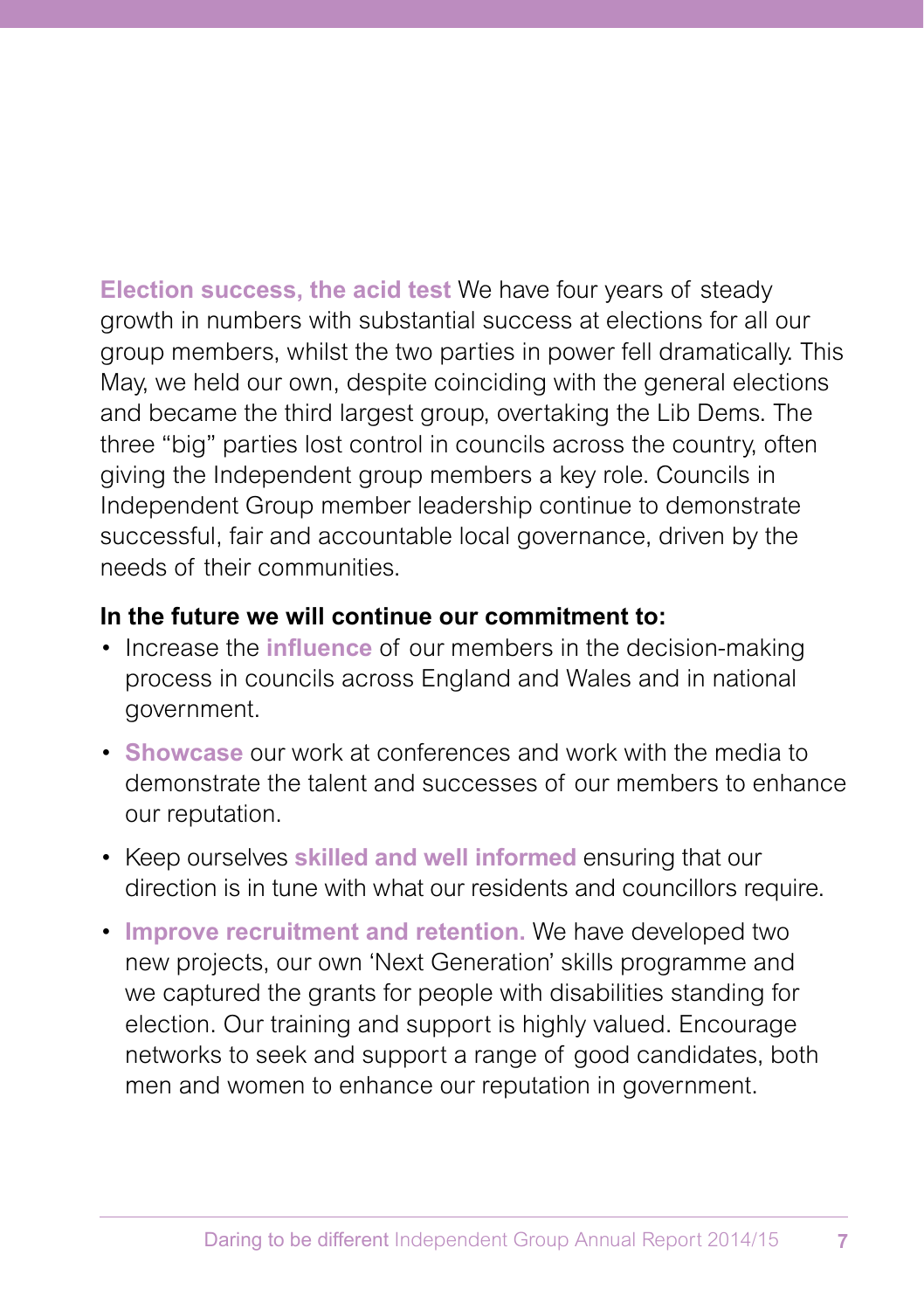- Speak, vote and more importantly think about what our **residents** need and set about achieving it through work at local and national levels.
- Push for a proper share of **funding** for local government and real local power, without the strings that currently undermine it. At the same time we need to adjust to cope with less.
- **Take a lead** in shaping local government, drawing on the ideas and discussions of the membership. We have gained Public Health and Better Care with appropriate funding; can we also bring yet more services under the umbrella of local democracy?

### **Thanks**

Thanks to my Deputy Peter Reeve, to our Treasurer Bob Dutton and to the Independent Executive Committee, whose excellent attendance and contributions helped drive a very successful year.

Our regional Chairmen have once again supported councillors in their areas and worked with us to deliver a number of successful conferences around the country, each of which were tailored to local needs and aspirations.

Thank you to Mike Haines, our National Lead Peer and our regional peers, Apu Bagchi, Graham Brown and Colin Mann for their excellent service and commitment to supporting our members.

Thank you to Councillor Hugh Evans, Leader of the Independent Group and Councillor Dyfed Edwards, Leader of Plaid Cymru of the Welsh Local Government Association. I had the pleasure of attending the Welsh conference recently.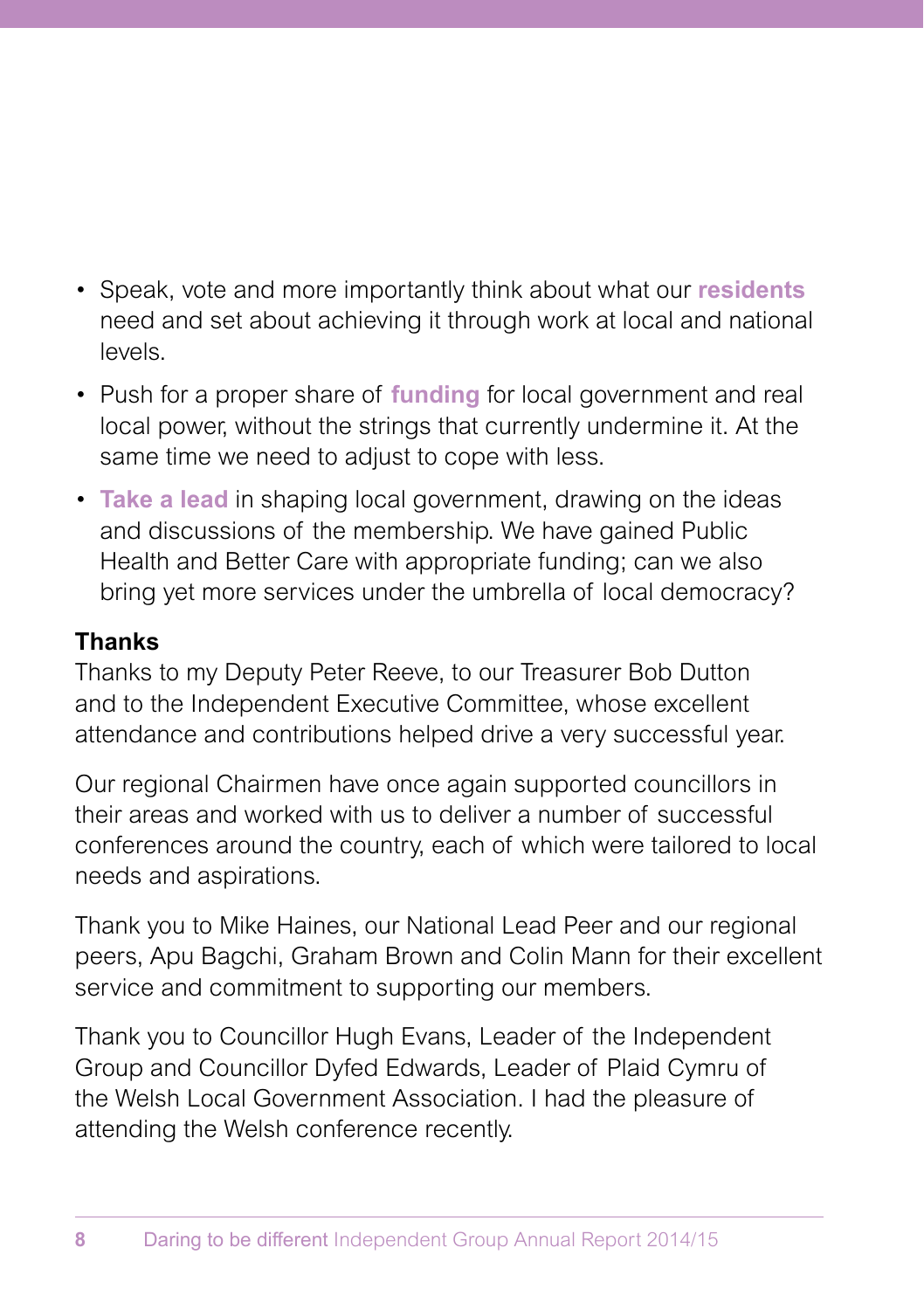Our thanks to the Independent Group nominated LGA Vice-Presidents, who have joined us at various events and spoken on our behalf within Parliament.

Thank you to the members of the Independent Group from right across England and Wales who represent us on the Programme Boards and Special Interest Groups.

In our group office, we owe a huge debt of gratitude to Maggie Sullivan and her successor, Carl Cheevers, Vanessa Chagas and Noleen Rosen, for their brilliant work for the Group.

Our annual report taken together, makes impressive reading. Our Independent conferences, regional events and regular development days have been the fertile ground for developing consensus for me and our lead members to take forward on your behalf, making sure that our voices are properly heard.

The Independent Group at the Local Government Association extends a warm welcome to all Independent Group members. Since your council is in membership of the LGA, you have the facilities and our small staff team to support your work as a councillor and a route to directly influence national government, helping them keep their feet on the ground as they make laws that affect our residents.

I have travelled widely around the country in this past year to listen, represent your views and do my best to support and inspire our Independent Group councillors. Thank you for the warm welcome. Thanks to each of you, members of the 2,340 strong team of Independent Group councillors who have given your talent, skills and time to local government and to our residents. This work matters to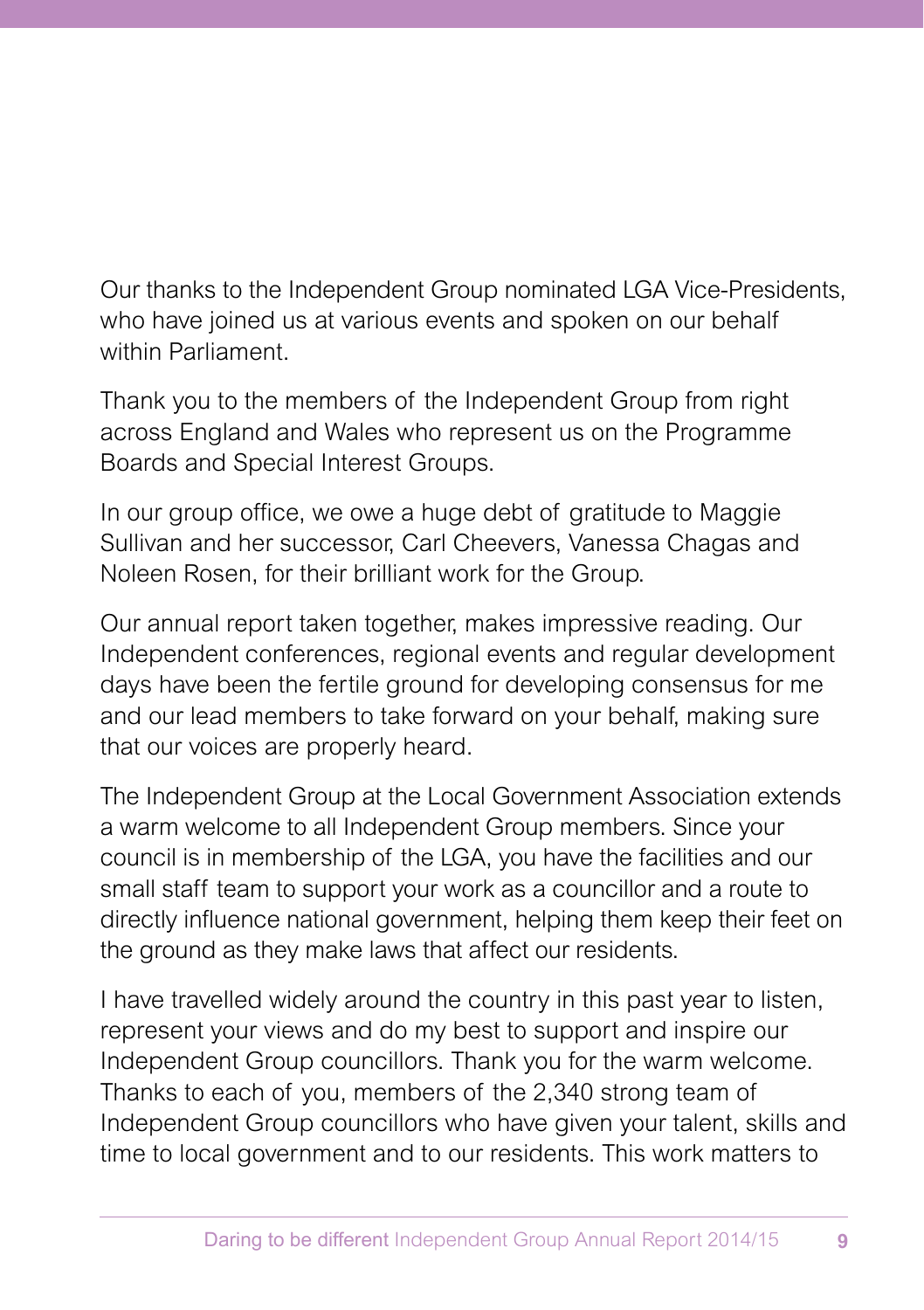each one of the millions of people our councils serve every day. We are seeing unprecedented changes in local government. The mettle and determination of our listening and effective councillors is needed now and increasingly in the future.

Good luck and best wishes in all that you do for our communities.

Feel free to contact me if you want to talk anything through or check out the website: www.independentvoice.org.uk or tel: 01400 273323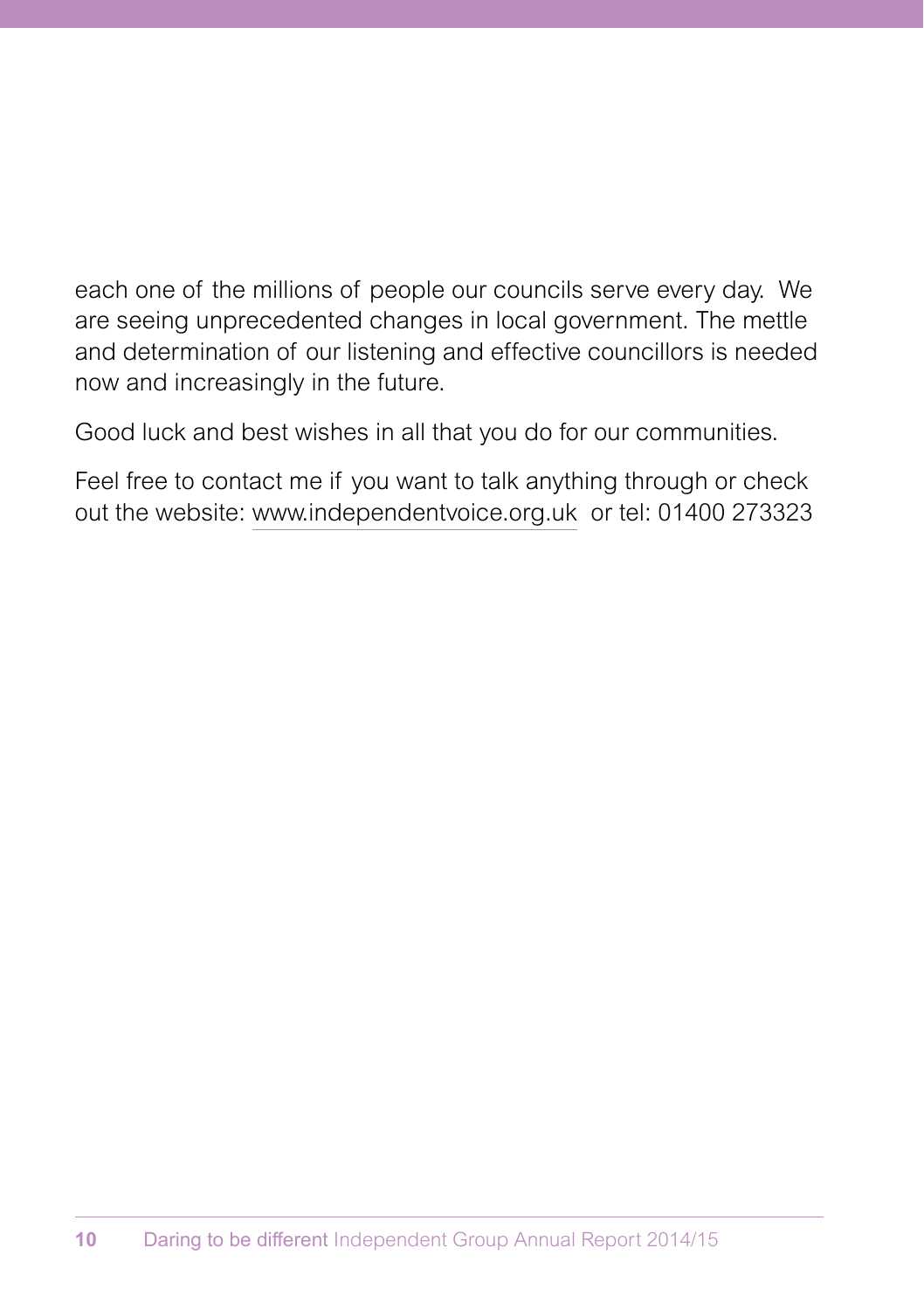

# Group Budget Report 2014/15 and 2015/16

**Councillor Bob Dutton OBE Wrexham County Borough Council** Independent Group Treasurer

### **2014/15 Activity report**

In the last financial year the Independent Group had a budget of £14,128 with the actual spend being £19,934. Due to a changing LGA policy on design and print charges, the Group were presented with additional costs that had not been forecast. This resulted in an overspend of £5,806.

Despite having a small budget to utilise, the Group has once again achieved a remarkable number of good outcomes during the year. The budget has helped to support several regional meetings, a Welsh Independent Group conference and the production of our annual report. It has also been used to support the excellent work of the Independent Group Executive members who have been busy raising the profile of the group.

### **2015/16 Budget**

Our activity budget for 2015/16 has been set at £15,420 which is an increase on the previous year. This comes as a result of the growing proportionality of the Independent Group during 2014/15. This budget will again be used to support a wide range of activities including a commitment to deliver an Independent Group meeting in every region. The Group will once again have access to funding from the LGA's Next Generation programme. This equates to £20,665 this year.

We are also exploring sponsorship opportunities that will help the Group to put on more activities and expand its support offer to members. If you know of any suitable partners for us to approach then the Group office will be pleased to hear from you.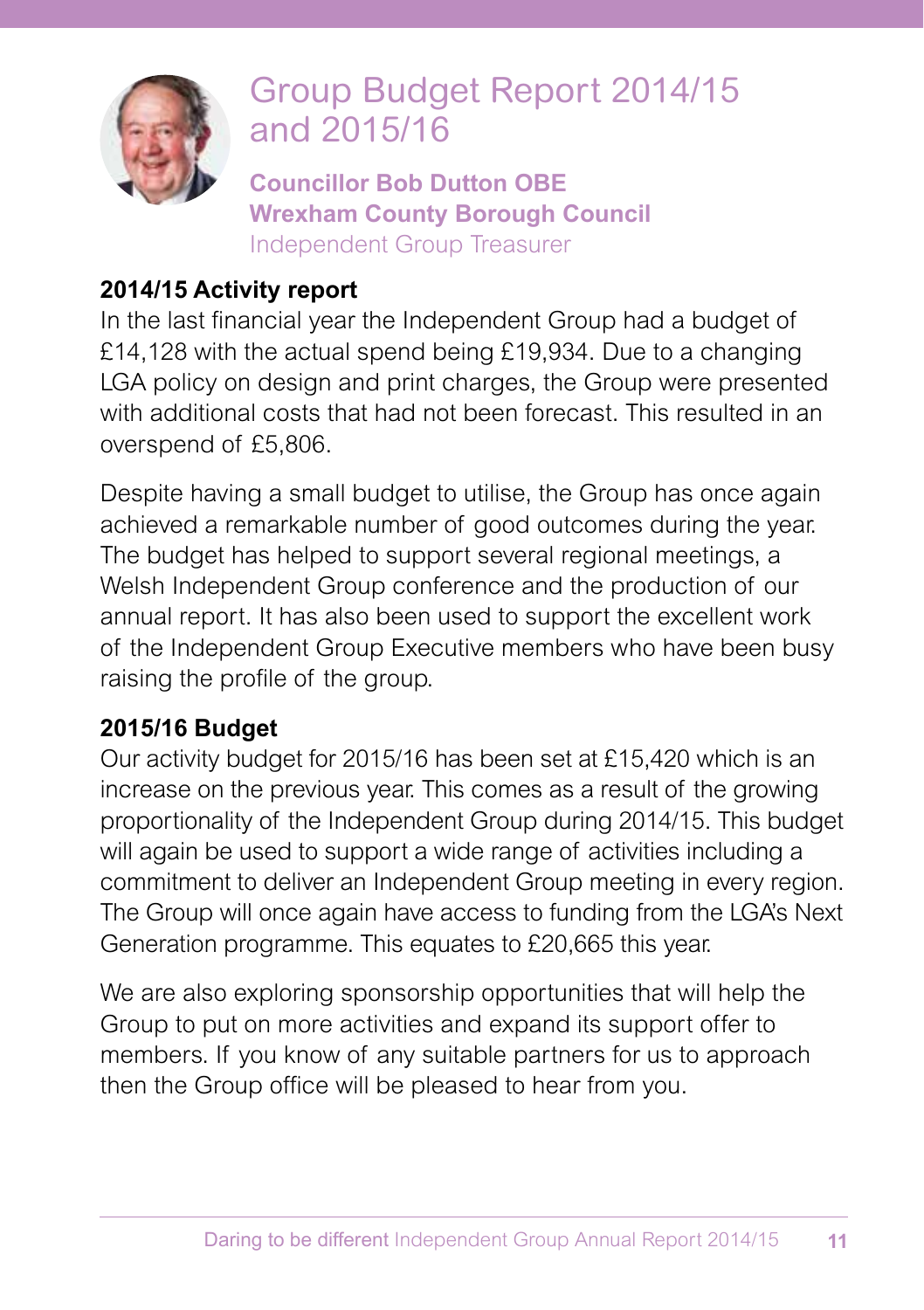# Some achievements from 2014/2015

#### **A credible and effective voice from councillors who are skilled and informed**

- Held a successful Annual Conference in November 2014; 110 people attended, including 20 plus students from De Montfort University.
- Organised five Regional conferences and a Welsh Conference.
- Provided monthly Information and Development seminars.
- Devised and delivered the first ever Group Next Generation programme which provided in depth training to a cohort of 13 councillors.
- Provided timely and effective advice to hundreds of members through our office and Regional Peers.

### **Raising our profile**

- Supported individual council improvements.
- Lobbied the BBC and other broadcasters for fairer representation of Independents.
- Produced Group Press releases to help shape policy and public thinking.
- Supported and contributed to all our party conferences and the National Association of Local Councils.
- Played an active role in supporting the Women in Local Government Society (WLGS).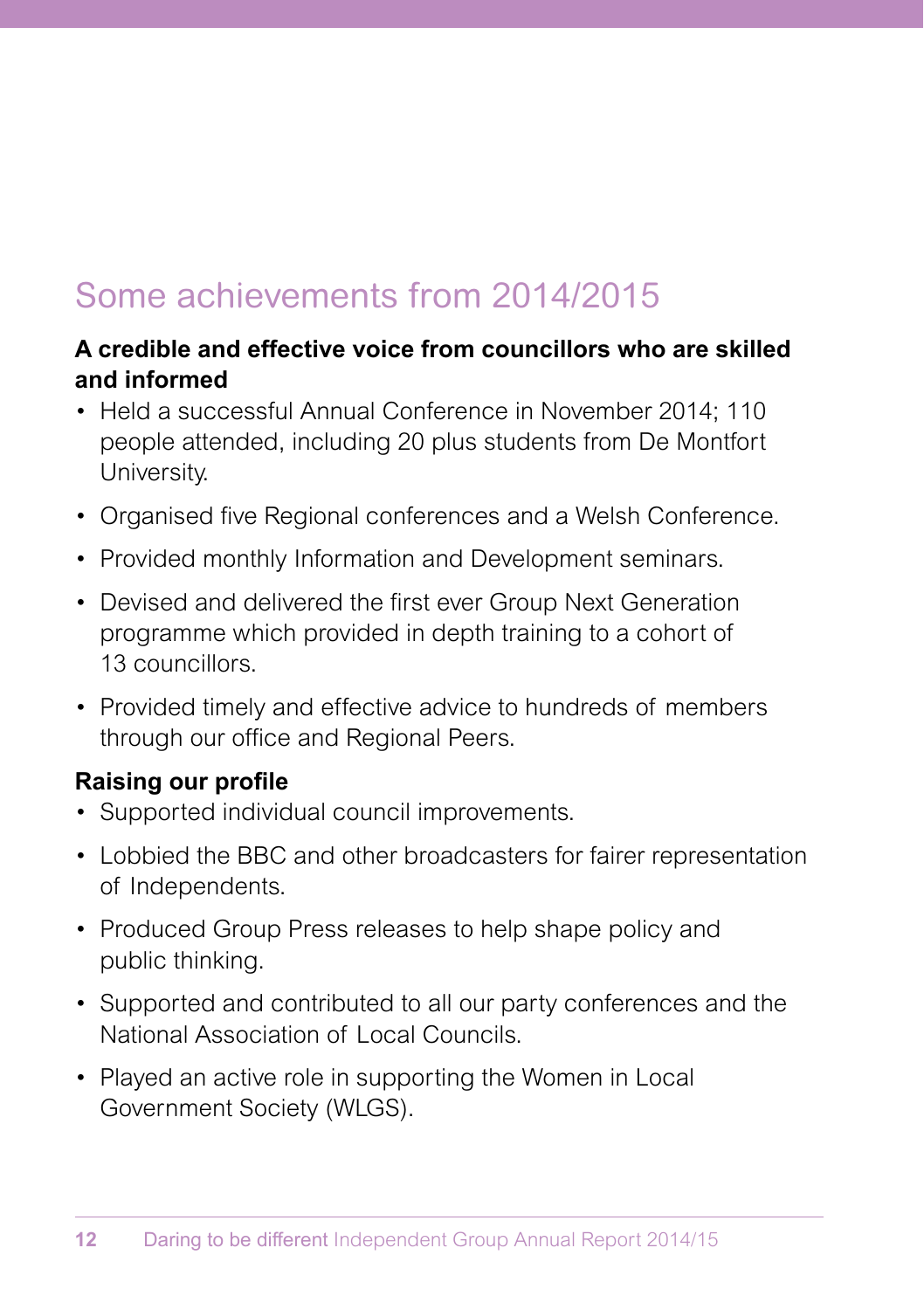- Put forward Group Member Peers for over 20 sector-led improvement work opportunities, and secured fourteen.
- Held meetings with our Vice-Presidents within Parliament.
- Met with MP's and Peers who are UKIP, Independent, Green Party, and Plaid Cymru to raise appropriate issues as in our strategy and described in 100 days document.

#### **Working to improve legislation and performance, leading cross party work**

- Tackled the EU commissioner on the Trans-Atlantic Trade Agreement.
- Successfully lobbied in the House of Lords for amendments on the Taxi licensing.
- Held OFSTED to account and worked on guidance to improve child mental health.
- Produced a guide to improving life for people with dementia.
- Held the minister to account over broadband, applying pressure for the last 5 per cent coverage.
- Tackled the Infrastructure Bill, engagement of the Highways England, the Right to Buy and permitted development rights.
- Worked to get European Structural Investment Funds into local government.
- Finance Commission towards a system of local government finance that works.
- Creating ways for the LGA to create funds to run its services with less government support.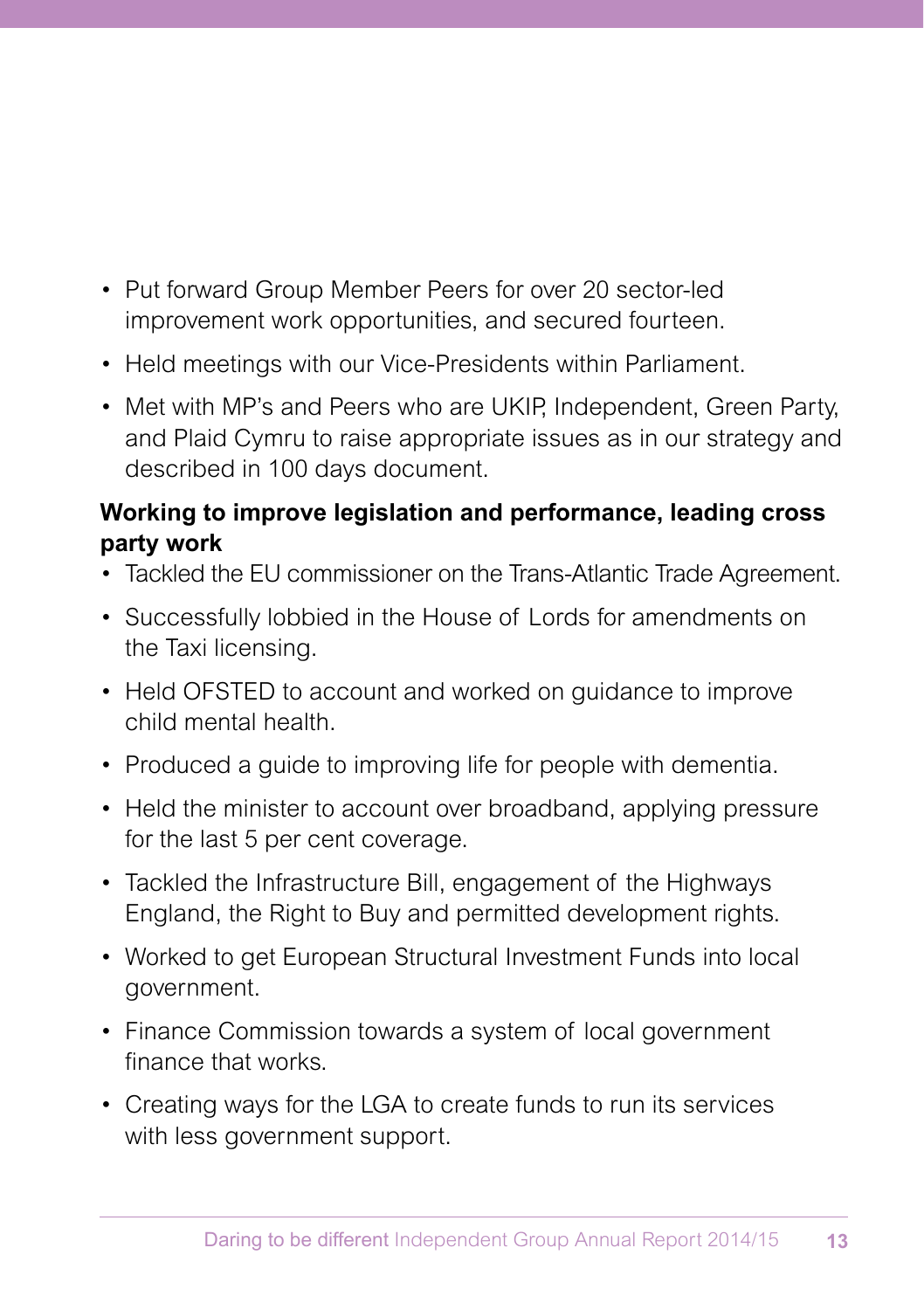#### **Election success**

- Produced an election pack and supported hundreds of candidates through correspondence and phone calls and workshops.
- Created a training course and supported prospective candidates. Five individuals (three of which went on to stand for election) plus involvement of 10 Member Peers.
- Became the third largest political group with the majority Independent.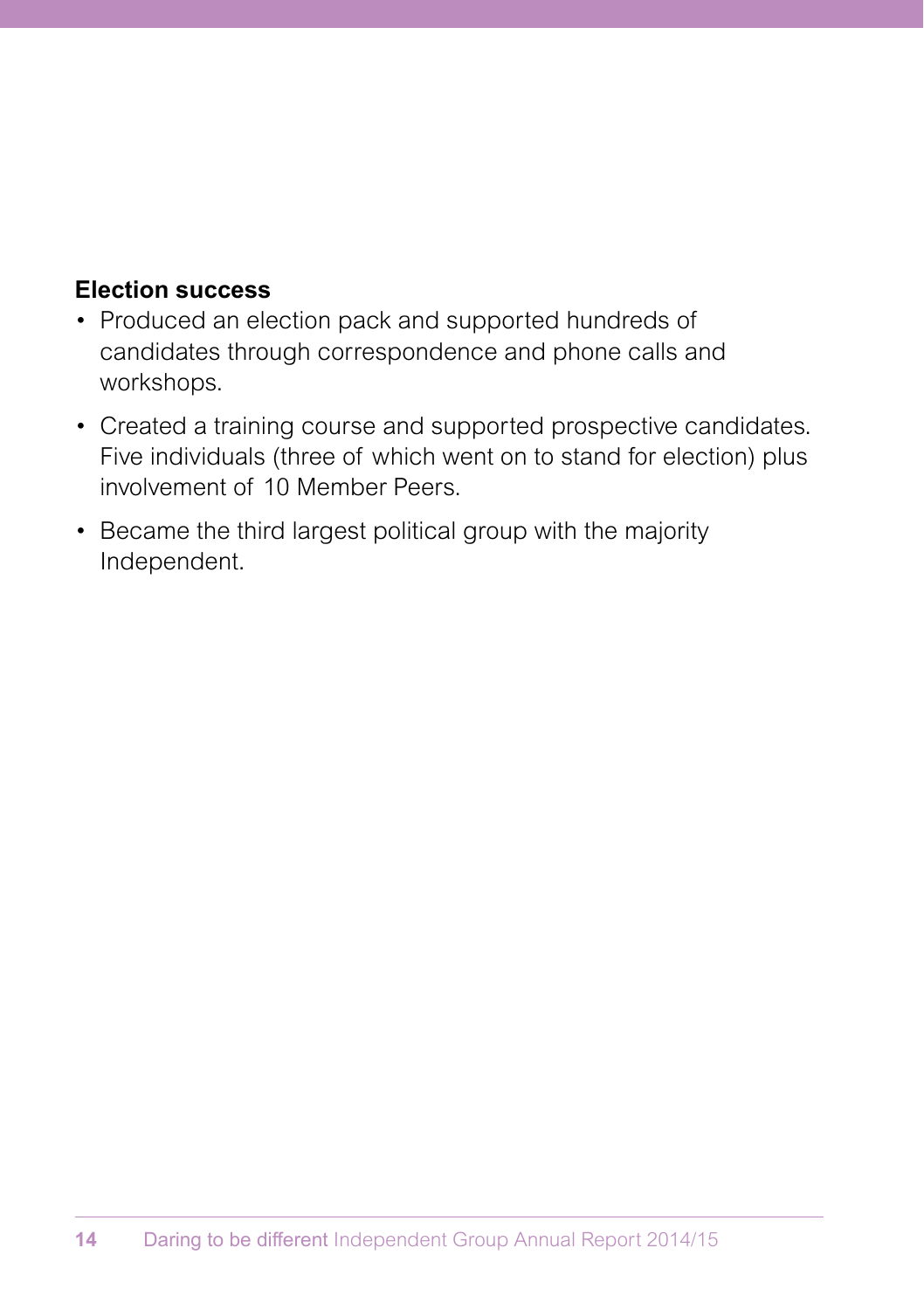

# Children and Young People

**Councillor Helen Powell Lincolnshire County Council** Deputy Chair

Thank you for the nomination to the board and a chance to make a contribution to the important items discussed. I had the pleasure of attending as an Independent member along with Independent Councillor Paul Cullen from Richmondshire.

The Children's and Young People's Board (CYPB) had a busy time again this year with some challenging agenda items that required immediate effective solutions.

The CYPB has four main aims which are that:

- all children and young people should feel that they are cared for and that they are safe and secure
- all are healthy, happy and free from poverty all get a good education that allows them to fulfil their potential and achieve their ambitions
- all are well-prepared for adulthood and the world of work, making a positive contribution as active citizens.

Prominent agenda items kept all meetings lively, creative and very engaging to reach suitable effective solutions for recommendation to the relevant Ministers.

Two of the main items were Birmingham schools and the Rotherham Council CSE allegations. Both of these had robust debate, with positive actions put forward swiftly to the relevant Ministers.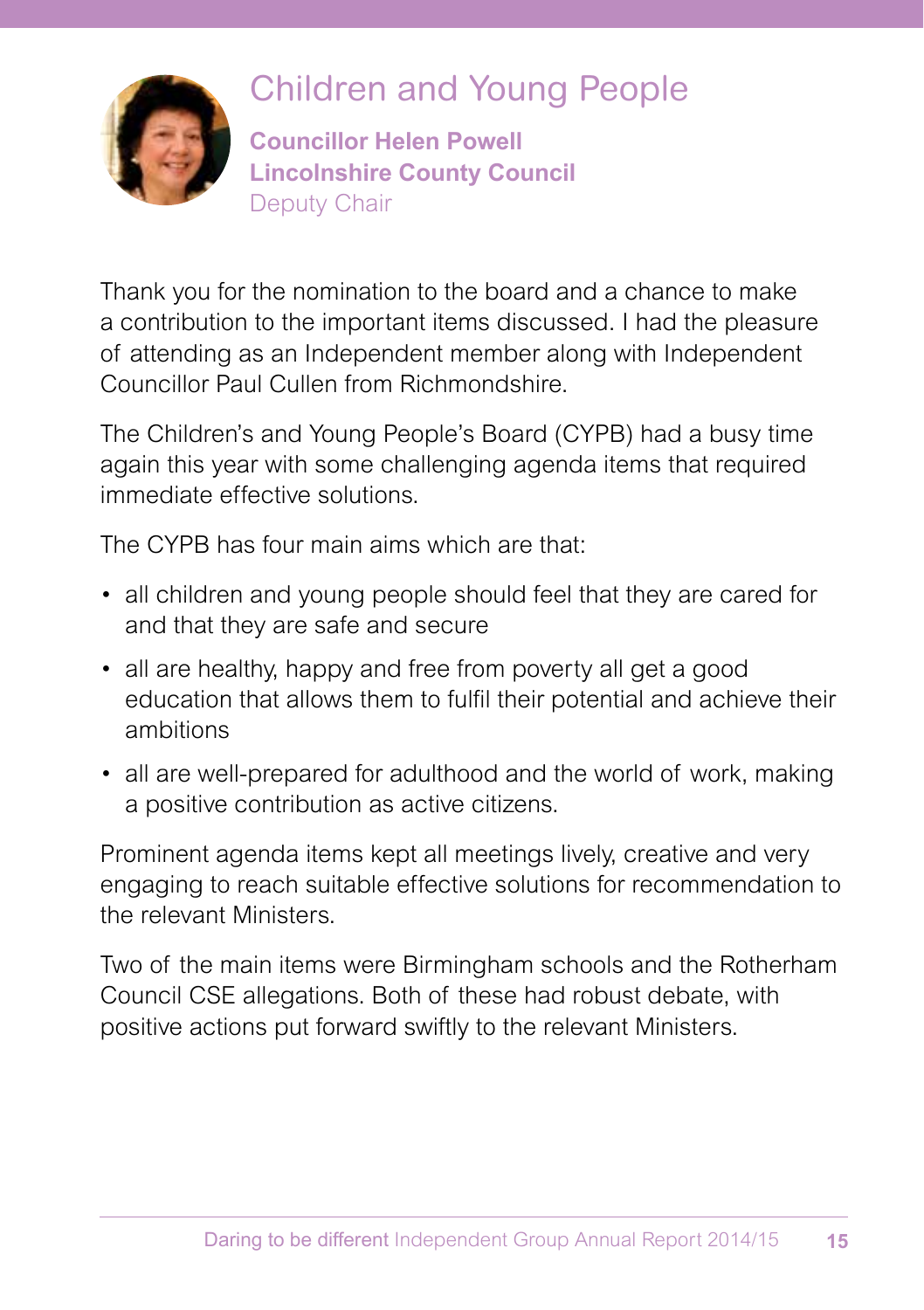Ofsted now have a new Chairman in Mr David Hoare, a very successful businessman, customer led with a very refreshing 'Mindset' who I believe will endeavour to improve and enhance where necessary the difficult role of Ofsted Inspectors. Mr Hoare attended one of our meetings and gave a great presentation of Hope. Over 22 years of Ofsted's inspections, massive school improvements have in the main taken place and all of the Best Practice bank of knowledge is beginning to be shared more widely to help schools attain more as a helping hand rather than a judgmental process of fear.

Other items discussed were:

- Early Years' provision from 0 to 5 years
- Education Passports enabling a child to reserve the right to a university option depending on grades, to be taken at a later stage, after possible working breaks
- Special Educational Needs for the Disabled (SEND) was discussed at an interesting Round Table meeting with Edward Timpson MP where 20 new Pathfinders enjoyed reporting back their positive comments, especially over more involvement for parents input.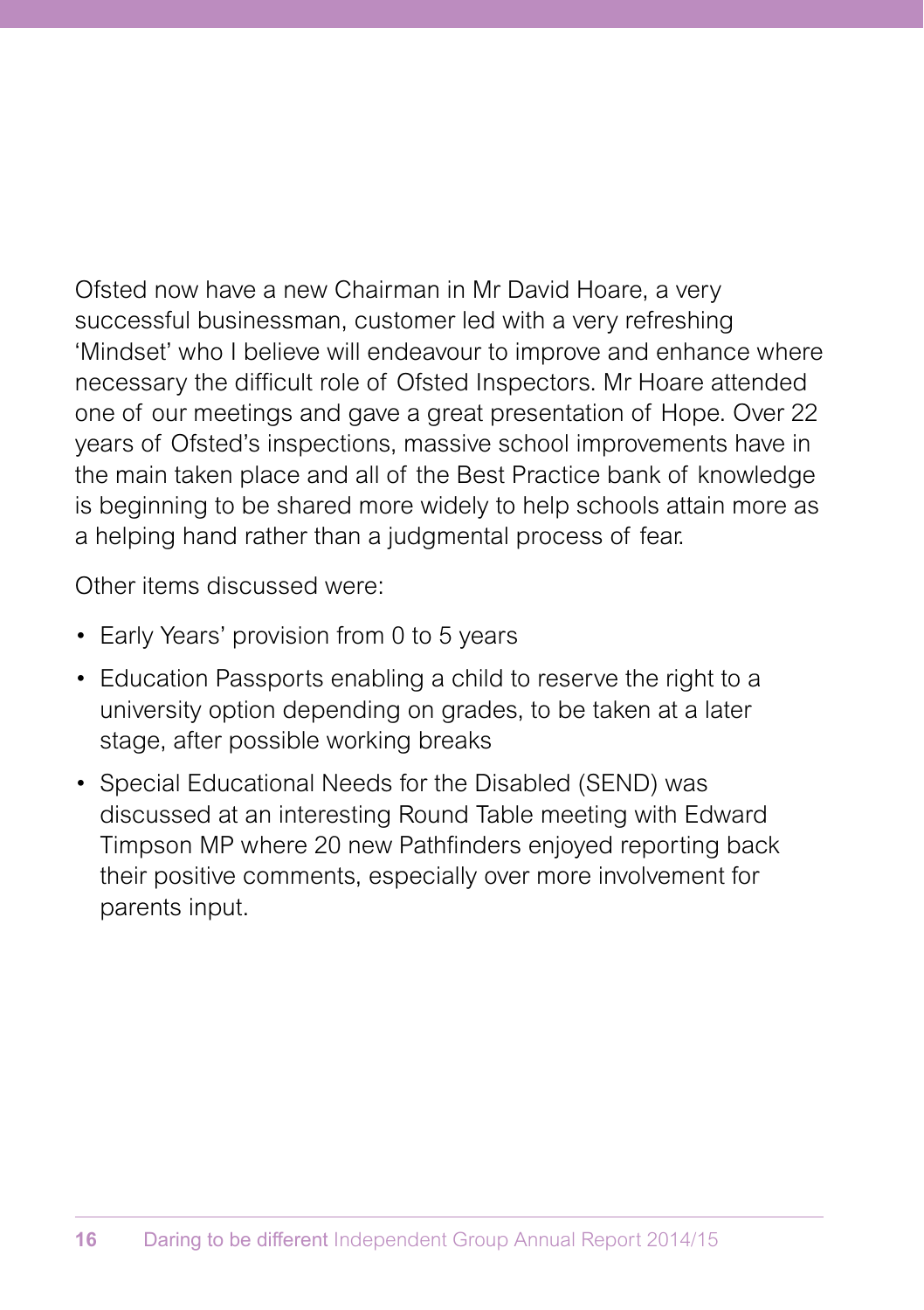

### Community Wellbeing

**Councillor Gillian Ford London Borough of Havering** Deputy Chair

All authorities face pressures in adult social care compounded further by Depravation of Liberty (Dols). We have actively lobbied the Ministers and Director General for funding to support this and all other new additional burdens as a consequence of implementing the Care Act and the role out of the Better Care Fund.

All Party Parliamentary Group attendances include Housing and Care for Older People and an opportunity to question Conservative, Labour and Liberal Democrats on how they would support health and social care after the election.

Discussions and roundtables have taken place to consider the future of Health and Wellbeing Boards and how to support sector-led improvement. This included a meeting with NHS Commissioners to understand Clinical Commissioning Groups' concerns.

The LGA FGM (Female Genital Mutilation) Task and Finish group produced a guide for councillors and web resources, on eliminating the practice and a national programme in collaboration with Barnardo's, aimed at keeping women and girls safe from FGM.

The PM's Dementia Champion Group has continued to roll out initiatives including Dementia in the workplace. A Publicly Available Specification (PAS) on dementia has now been written and will be launched at the LGA Conference. An invitation to sit on the PHE Dementia Governance Board was given.

The CAMHS Taskforce was convened with multi-agency membership to revise the current service offer. The report has now been launched calling on greater school support, dedicated web support and the reconfiguration of the tier system.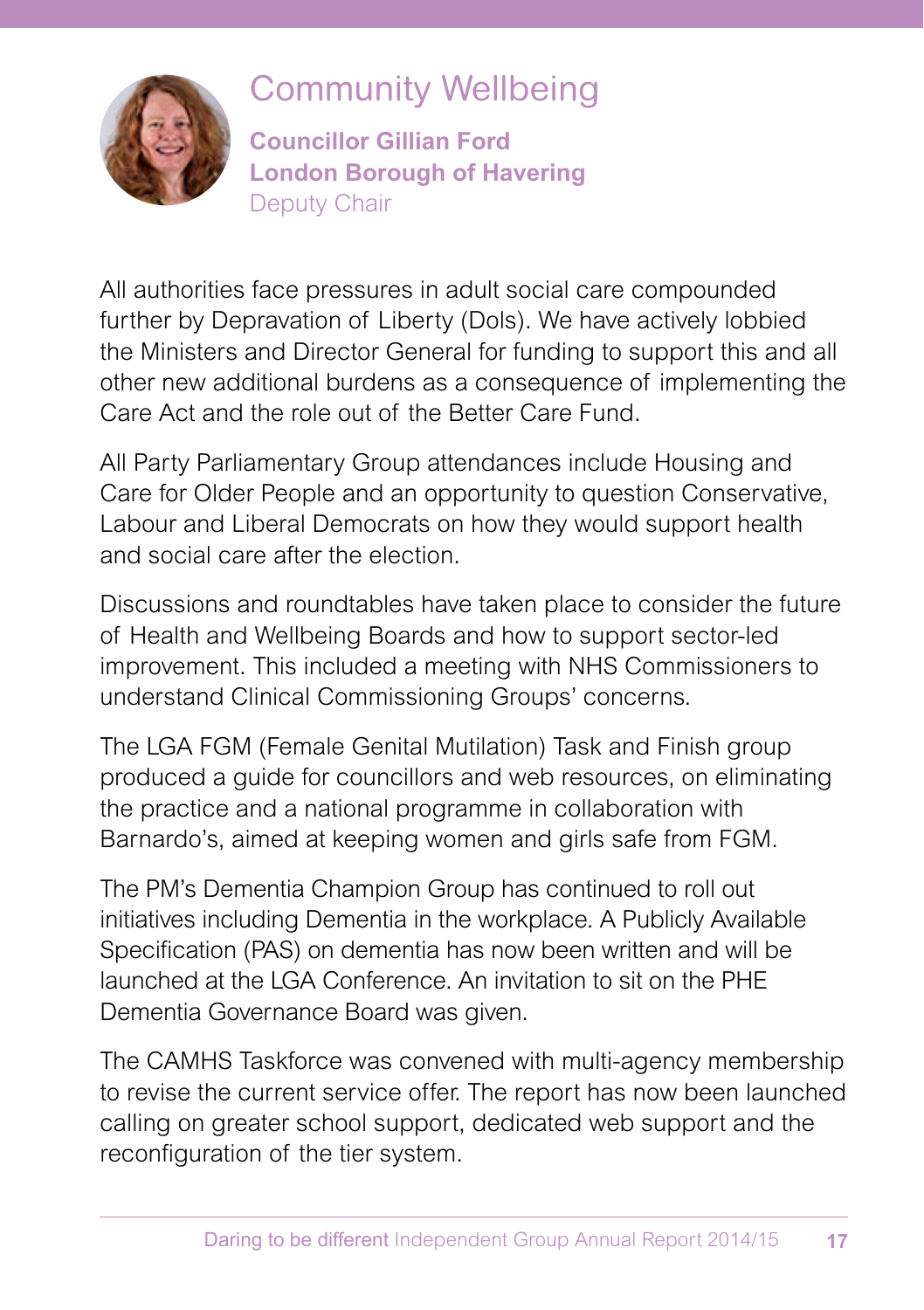0-5s Public Health transfers to local authorities in October. The chairing of three regional events, facilitated feedback to Ministers including, concerns on funding to support enhanced Health Visitor and School Nurse numbers.

The Second LGA and Public Health Conference was a great success and a joint meeting was held with the Children's Board to discuss crossover topics including 0-5s, and mental health.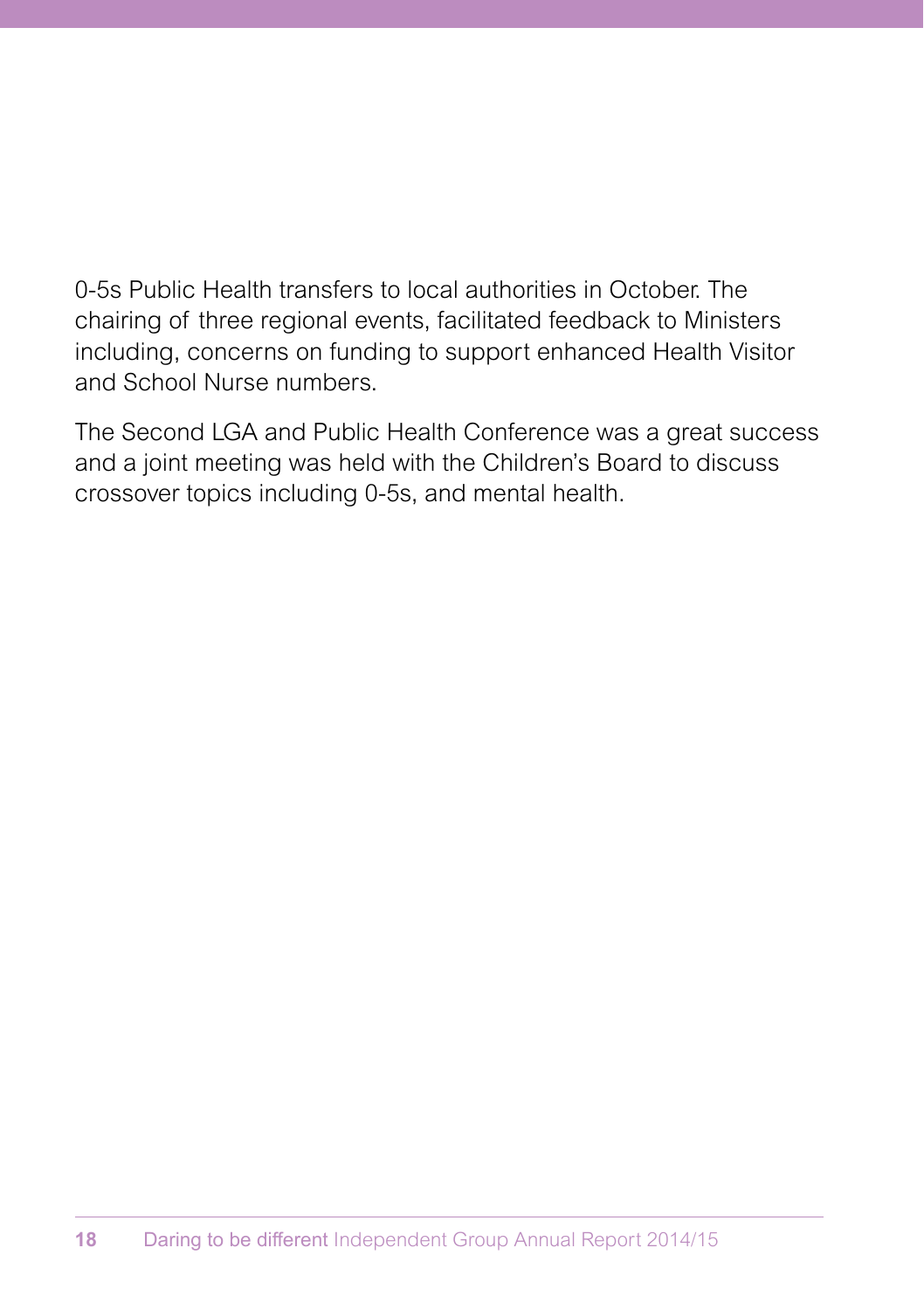

# Culture, Tourism and Sport

**Councillor Ian Stephens Isle of Wight Council** Chair

The Culture, Tourism and Sport (CTS) Board has been involved with many important issues this year and it is a tribute to the membership that they have played a full part in moving forward the priority issues for local government and the LGA's corporate priorities.

The local services within the remit of the Board continue to be under financial pressure and the Board has emphasised the significant contribution of culture, tourism and sport to cross cutting priorities, especially in respect of libraries. LGA members and the Minister for Culture and Digital Inclusion jointly set up a Task Force to support locally-led change, following the publication of William Sieghart's independent report on public libraries. The Task Force is chaired by Paul Blantern, Chief Executive of Northamptonshire County Council, and we have agreed quarterly updates will be presented to both government and LGA CTS Board. This will ensure that the Task Force is sector-led and allow input and scrutiny of progress on behalf of local authority members. The Task Force's priorities include the roll out of WiFi in libraries and a workforce skills audit to support library staff to enlarge the service offer. This will be essential if even more libraries are to become community hubs that also deal with social and public health issues.

BT will be required to continue to play a full part rolling out Superfast Broadband and the provision of a fibre backbone to connect main libraries. I am of the opinion that this should be rolled out further to reflect the needs of rural communities. Local government's wider transformation of public services depends upon digital connectivity to support new ways of working and accessing services – for example, telecare and accessing public health information.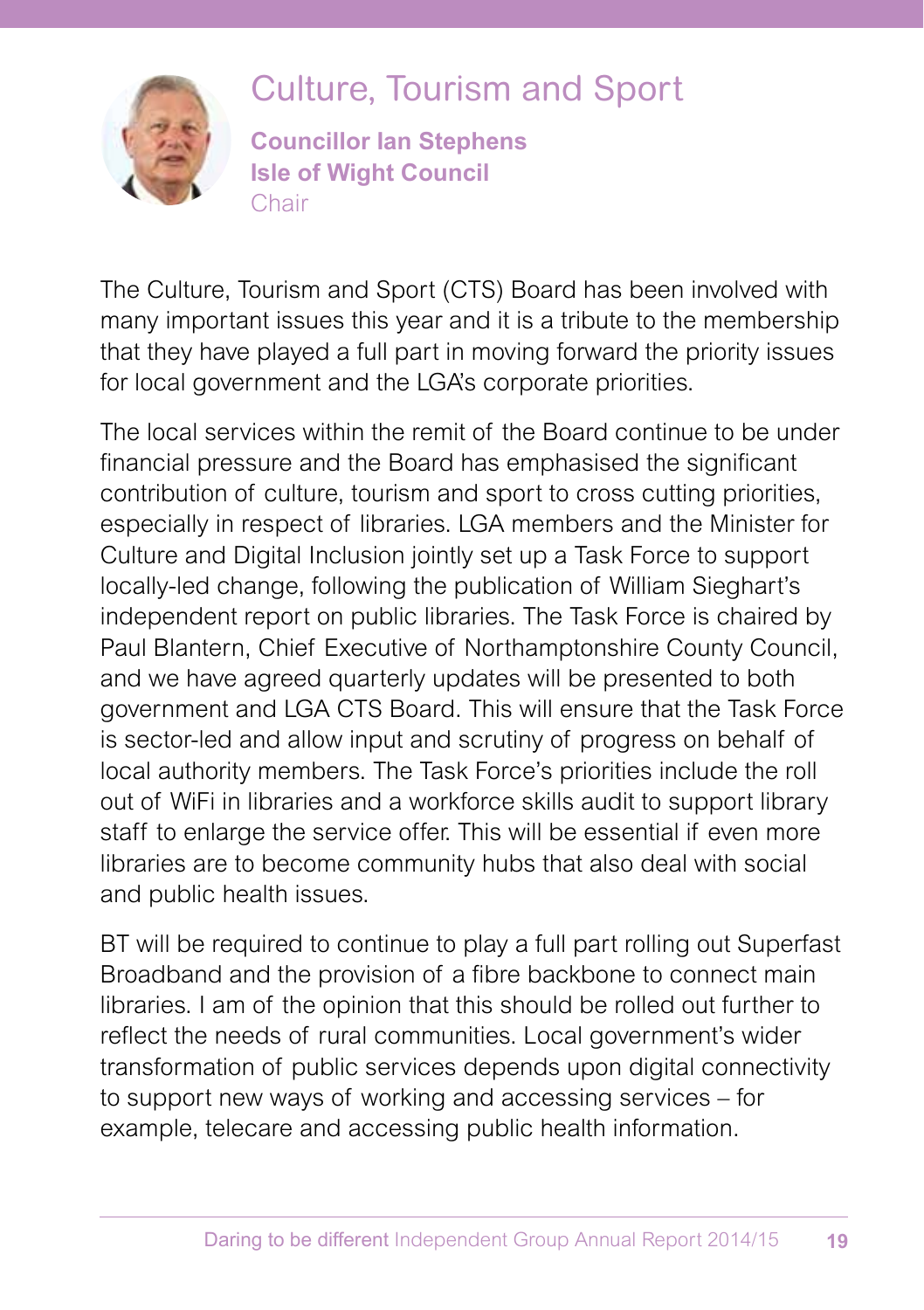I have held regular meetings with the Chairs of Arts Council England, English Heritage, Visit England and The National Archives. All have indicated there is a willingness to work with councils in a more joinedup way so that shared investment and support is directed towards local priorities. Grass roots sport is an area under much financial pressure, however we are seeking meetings with both the Football Association and Premier League Clubs and have undertaken a media and lobbying campaign to make the case for local areas to receive a fair share of the £8.5 billion from the sale of TV rights. The Board will also support local authorities to establish relationships with their local professional clubs.

The new Government has promised, through their manifesto, that funding for recreational activity is being made available directly to schools to allow for two hours per pupil per week. It is a priority to make sure that the delivery complements other local activity to achieve the most positive outcome. I am seeking a meeting with the new Sports Minister to gain support for more investment in grassroots sport and to work together to embed the Olympic legacy even further into the community, as well as supporting our most gifted and talented sportspeople.

The visitor economy is one of the country's fastest growing economic sectors and I have supported Visit Britain and Visit England through their Triennial Review. I was pleased the Review agreed that Visit England needs to be even more focused in growing the visitor economy and enabling the local offer to flourish. Visit England has launched a consultation, 'Refreshing our Growth Strategy for English Tourism', mid-way through its current strategy. We have made the case for how local authorities are supporting growth through tourism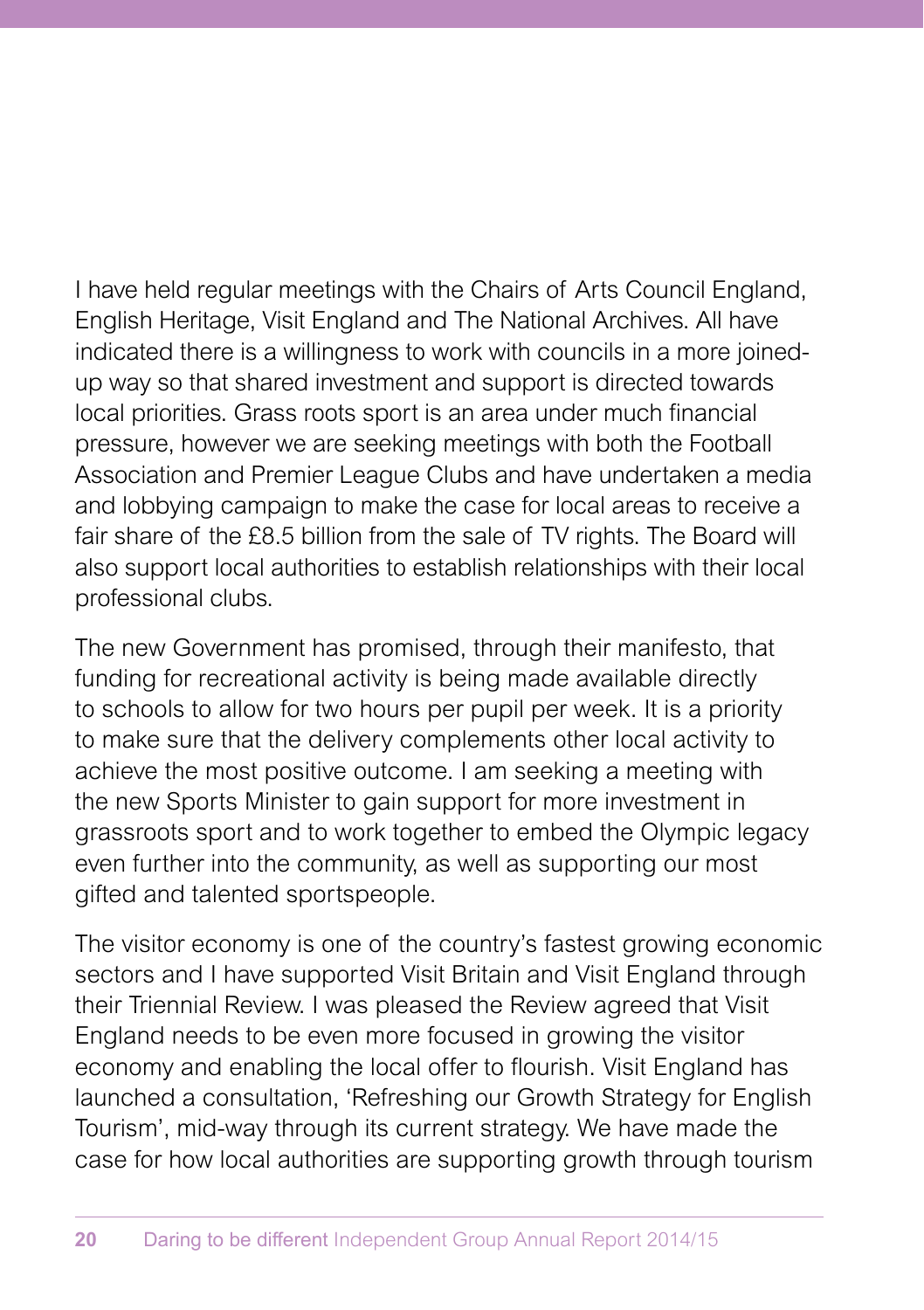and how the sector stands to benefit from devolution of growth, skills, and transport.

The Magna Carta 800 anniversary was celebrated in June and the CTS Board has represented local government on the national committee and promoted opportunities for councils to mark this occasion. The LGA, through Chairman David Sparks, has emphasised the opportunity to reinvigorate democracy throughout the country.

The formation of two entities from English Heritage means that the properties in the national portfolio become a charitable organisation, and Historic England will discharge the regulatory and planning functions. The main advantage is that charitable status gives English Heritage an opportunity for independent fund raising to assist in securing a sustainable future for our country's heritage, whilst Historic England will work with local authorities on conserving local heritage assets and supporting local planning.

The CTS Annual Conference was held in Durham and received very positive feedback from delegates. The building blocks are being put in place for 2016 when the conference will recognise the Board's broad remit and contribution to wider priorities such as growth, health and wellbeing.

The CTS Board members continue to provide practical support for councillors and none more so than the LGA Leadership Essentials programme for Culture and Sport Portfolio Members. Sharing expertise and good practice, allied with the networking opportunities are an important ingredient in passing the LGA message into the community through local authority lead Members. During the last year we have supported over 200 Portfolio Members to complete the Leadership Essentials programme.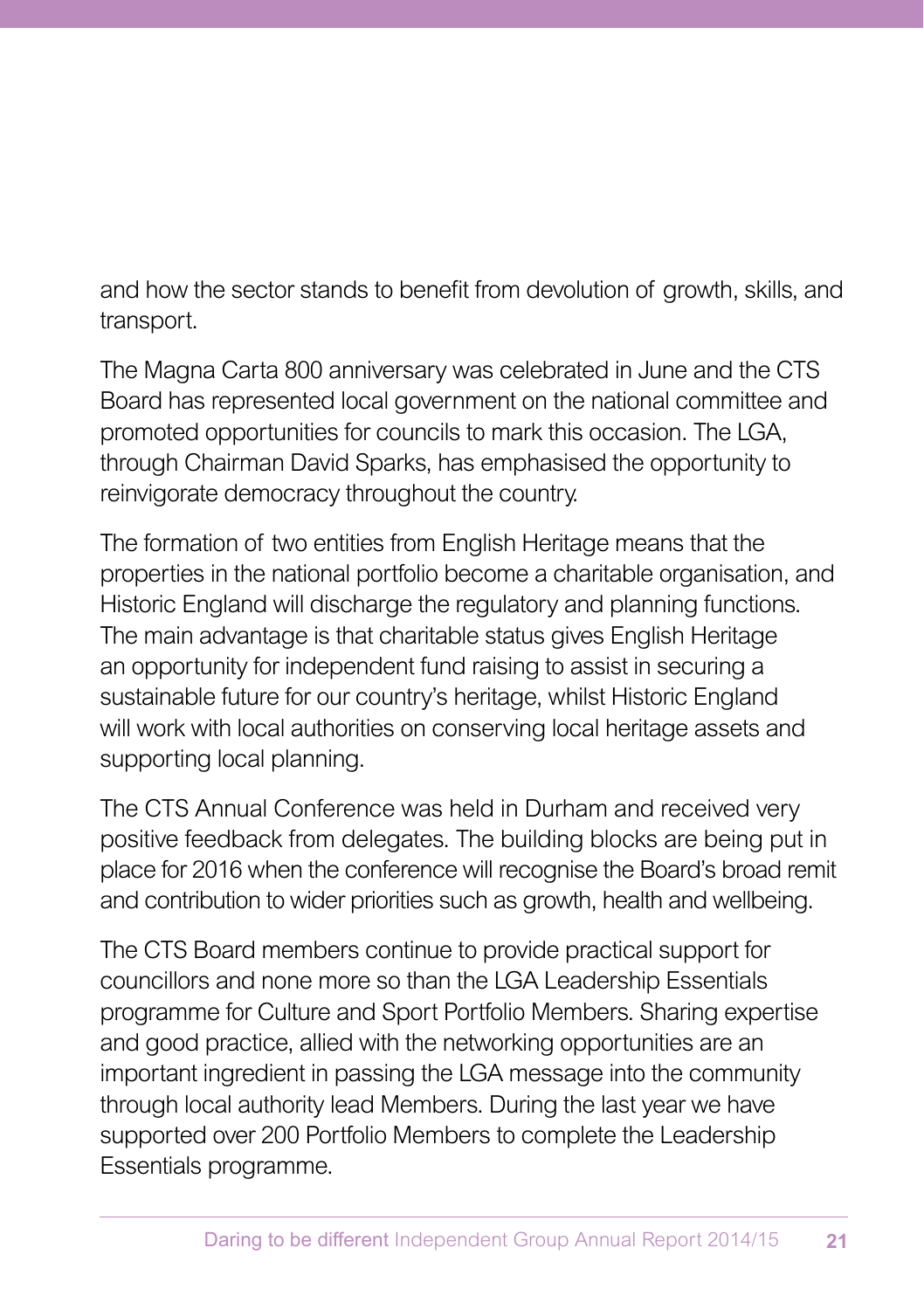

### Improvement and Innovation

**Councillor Shirley Pannell North Kesteven District Council** Deputy Chair

as well. Being lead Member on the board for Productivity was again Although we had fewer board meetings, there were also Performance Support Panels to attend, and a lot of activity outside of meetings extremely interesting, and led to me representing the LGA and our Independent Group on many occasions.

I took part in the LGA Warwick University Commissioning Academy, which a brilliant event, where I not only contributed, but learnt a lot as well. I spoke at the Income Generation event in Manchester, and also spoke and chaired the Inside Government local government commercialism forum in London.

I have been involved in putting together local government procurement guidance from the LGA, and put articles in the First magazine. I have had meetings with the LGA productivity team to discuss policy. Income Generation and commissioning are extremely topical and important, and it has been very gratifying to be an integral part of the LGA work connected with these topics over the past year.

I have been privileged to be part of the 'Access to elected office for disabled people' project as a peer mentor. I mentored Christina Charles, who has recently stood in a Greenwich by-election. Although she did not win on this occasion, Christina put together a very good campaign, with short notice, and I am sure she will become a councillor in the future, and I am very proud of her. Christina visited my council area and I visited her ward to see the challenges she faced. We have become friends through the process, and will keep in touch. It was inspirational to be part of this programme, and to see people with disabilities be so determined to overcome obstacles to stand for election.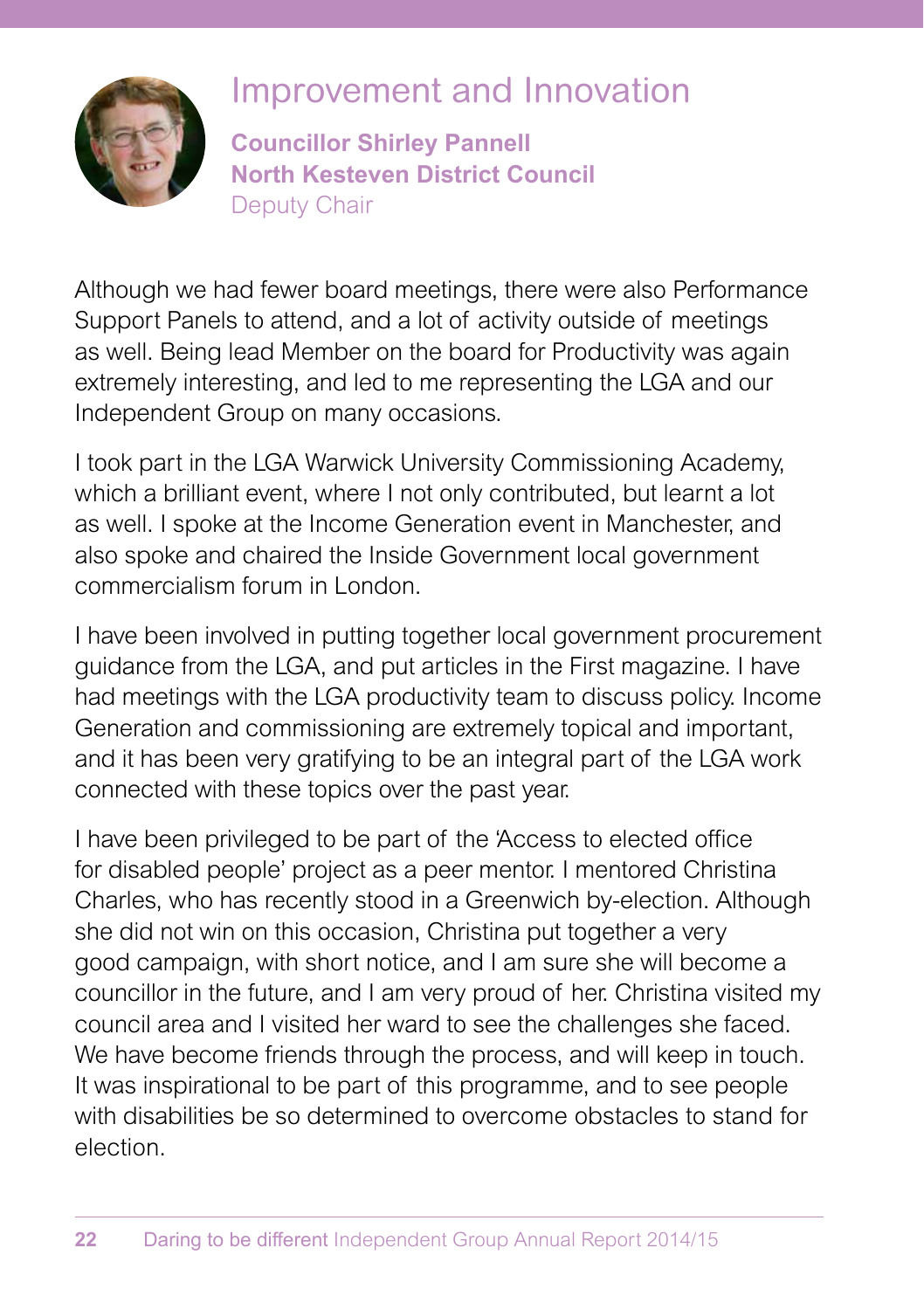

# Economy, Environment, Housing and Transport (EEHT)

**Councillor John Northcott Mole Valley District Council** Deputy Chair

The board was formed by the merger of two previous boards, Economy and Transport (ET) and Environment and Housing (EH), the latter also including planning. It meets four times a year. The Independent Group holds two seats and I would like to thank Councillor Julian German for his considerable input into the work of the Board.

The Board inherited a considerable programme of planned work from its predecessors and in addition had to ensure that resources were available in new consultations from the Department of Communities and Local Government (DCLG) and other government departments. Much of the initial meeting was spent prioritising the work programme, bearing in mind also the need to develop positions on which to base representations to the incoming Government.

There is an ongoing programme to maintain pressure on Whitehall to resolve inadequacies in the current growth deals, in particular to reduce the number of ring-fenced budgets in line with the Heseltine single pot approach, to increase the central growth related funding streams into the local growth fund and to ensure that future deals genuinely reflect local priorities.

In February the Infrastructure Bill became an act. Following extensive LGA lobbying, it now includes the requirement for Highways England – the successor to the Highways Agency – to produce route strategies on which to base future investment plans. Statutory guidance will set out how the new company will have to consult and work with councils.

Sir Michael Lyons addressed the Board at its December meeting following the publication of his Housing Review, to which the EH board had made representations last year. His report supported the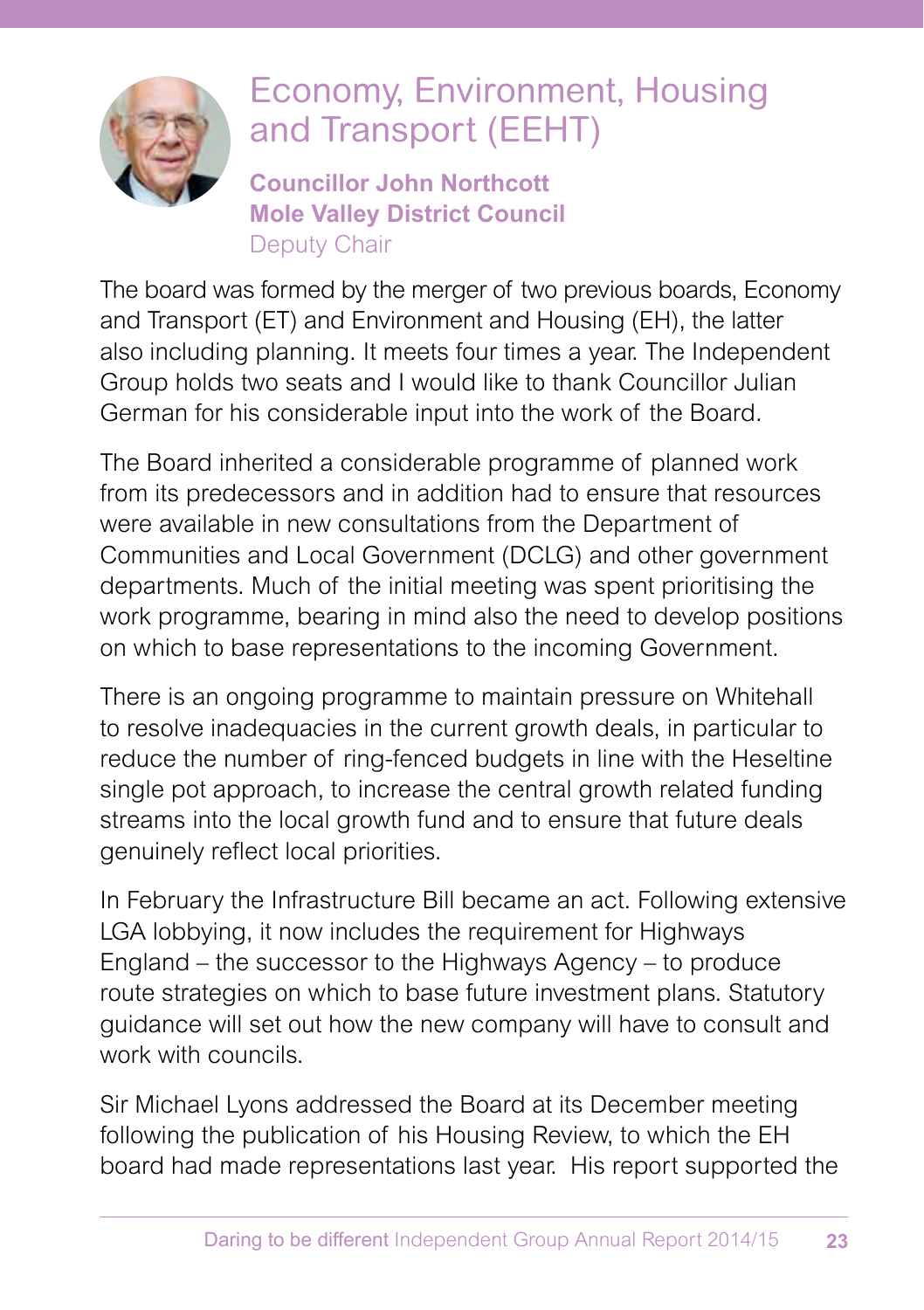LGA's proposals for a reform of the Right to Buy, locally set planning fees, broader compulsory purchase order (CPO) powers, and wider powers to incentivise the development of sites that had received planning permission for development.

Representations were made in response to several aspects of the Government's July consultation on increasing the supply of Brownfield land for development, particularly the introduction of a new permitted development rights scheme for office-to-dwelling conversions when the present scheme expires in May 2016. So far the Government has put off taking a decision.

During the year the Government issued a statutory order that exempted developments of 10 or less dwellings (five in rural areas) from Section 106 contributions. The LGA is lobbying for the reversal of the exemptions and the Board has commissioned a survey on the impact they are having.

On the environment front, the Board has lobbied EU officials on their proposals for the 2020 recycling targets, and is briefing Department for Environment Food and Rural Affairs (Defra) on possible initiatives aimed at meeting them.

I chair a task and finish group looking at ways councils can develop renewable and low carbon energy schemes to secure revenue and community benefits, in conjunction with the Innovation and Improvement Board. It is intended that a report examining the potential will be used to engage with Department of Energy and Climate Change (DECC) ministers. I also represent the Group on the board of the Planning Advisory Service (PAS).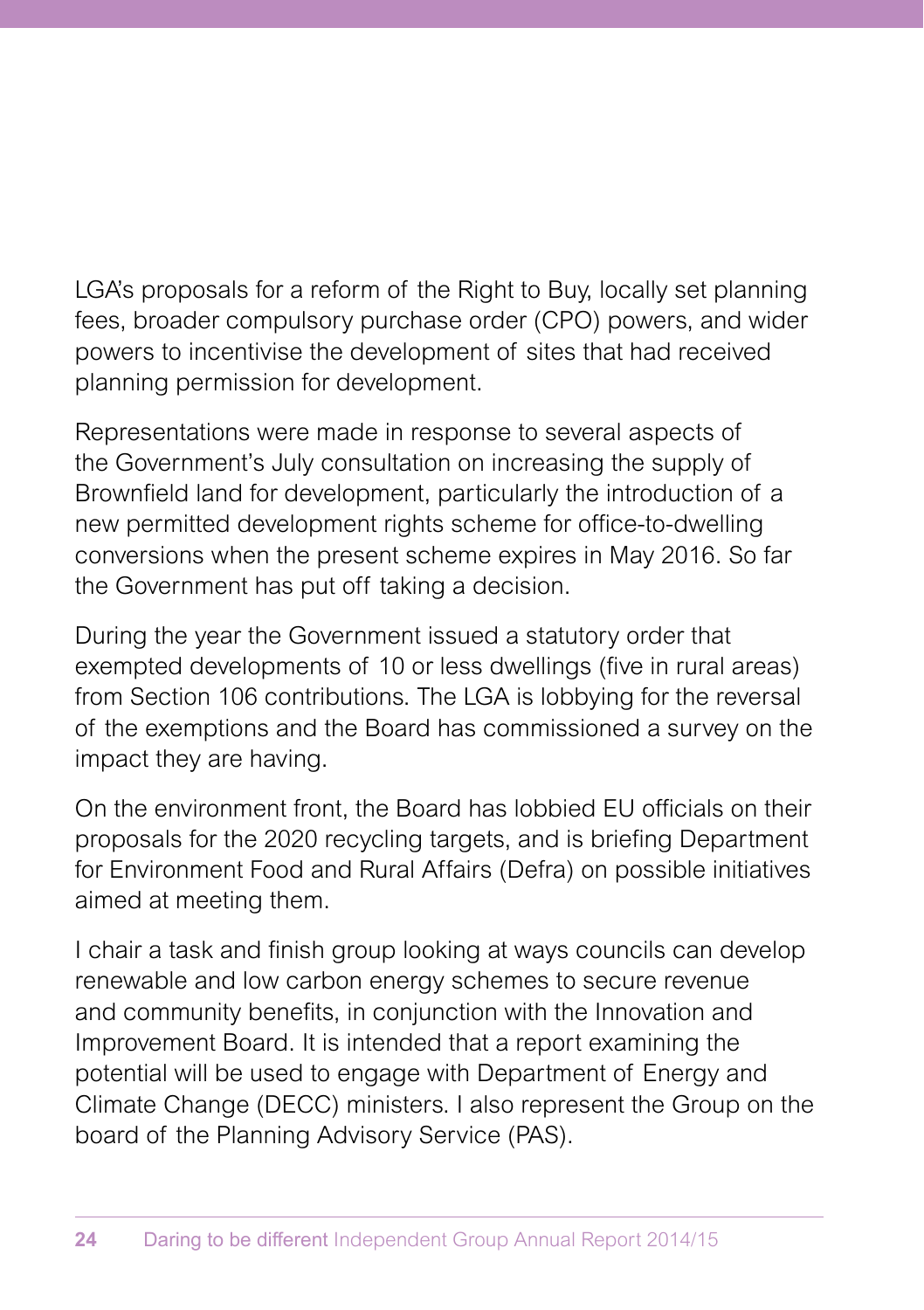Councillor Julian German is a member of two task and finish groups. The Active Travel Group is looking at the current issues facing councils in promoting active travel (cycling and walking) and community transport, to identify future lobbying requirements. The Buses and Community Transport Group is looking at how councils are responding to the financial pressures on local buses. Finally Councillor Linda van den Hende is a member of the Apprenticeships Group charged with making recommendations for advancing the Board's activity on the future of apprenticeships, particularly for young people.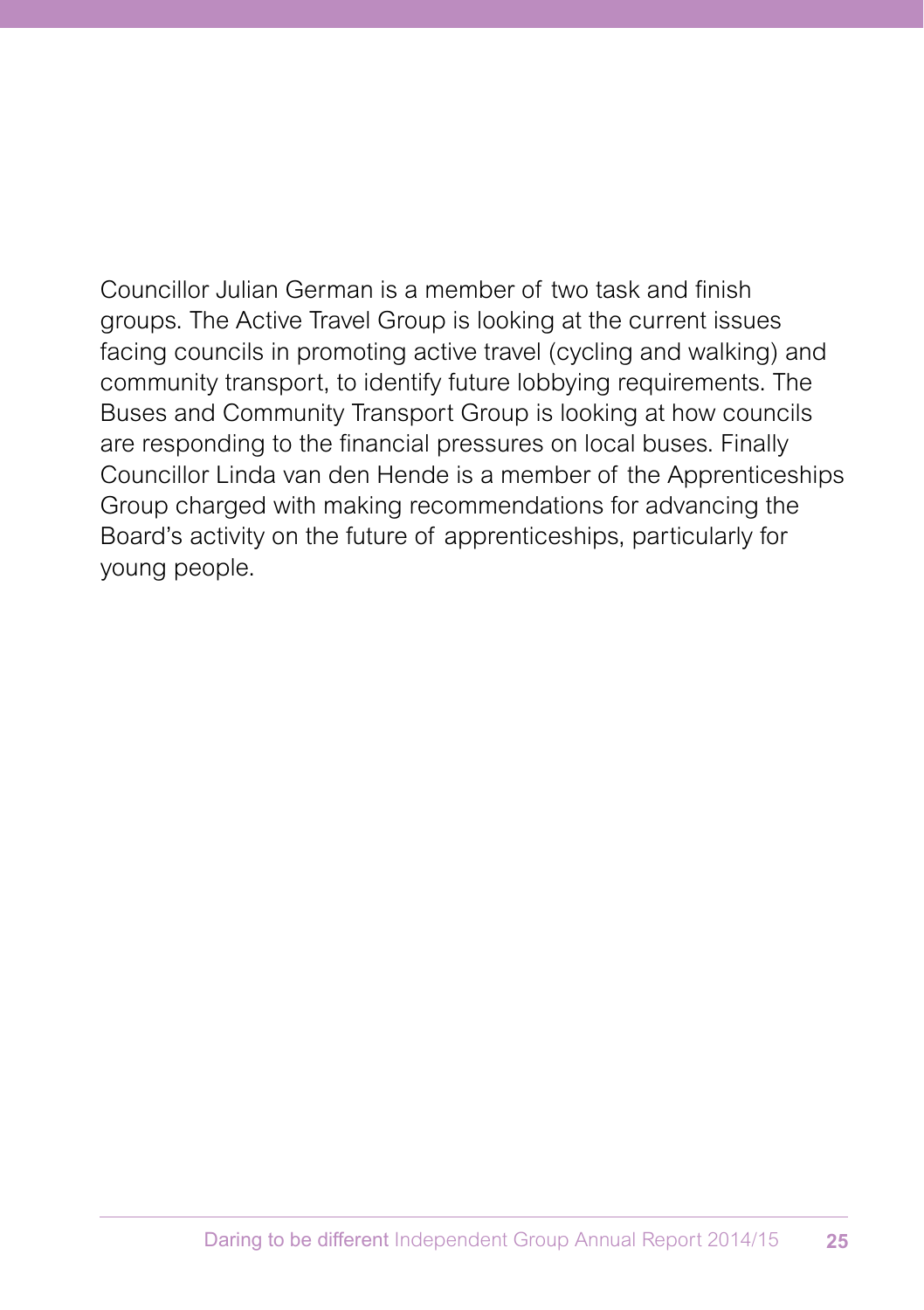

### Resources Board

**Councillor Clarence Barrett London Borough of Havering** Deputy Chair

The remit of the Resources Board covers a wide range of LGA priorities, including local government finance, welfare reform, european funding and workforce issues.

As Deputy Chair, my particular responsibility was linked to the setting up of the Municipal Bonds Agency. The aim of the body is to reduce councils' capital costs over the long term through inter authority lending, raising money on the capital markets and lending on at a lower rate than the Public Works Loan Board (PWLB). I am pleased to report that the Agency was successfully launched as an independent entity earlier this year with the first bonds now in progress. With over 60 councils participating, it not only offers preferential borrowing rates but is also attractive as an investment vehicle.

Local government funding was a constant theme throughout the year. In response to the settlement announcement, LGA lobbying achieved additional funding of £74 million in respect of welfare and social care. On the longer term issue of local government finance, an Independent Commission report entitled 'Financing English Devolution' was published in February which set out a 10 year programme for financing English devolution. This included local control over council tax, retention of business rates and place based budgets covering all local public services. Progress on this important issue took a step forward recently when Greater Manchester obtained an agreement from central government to devolve a £6 billion package of health and social care resources to the region's councils and health groups.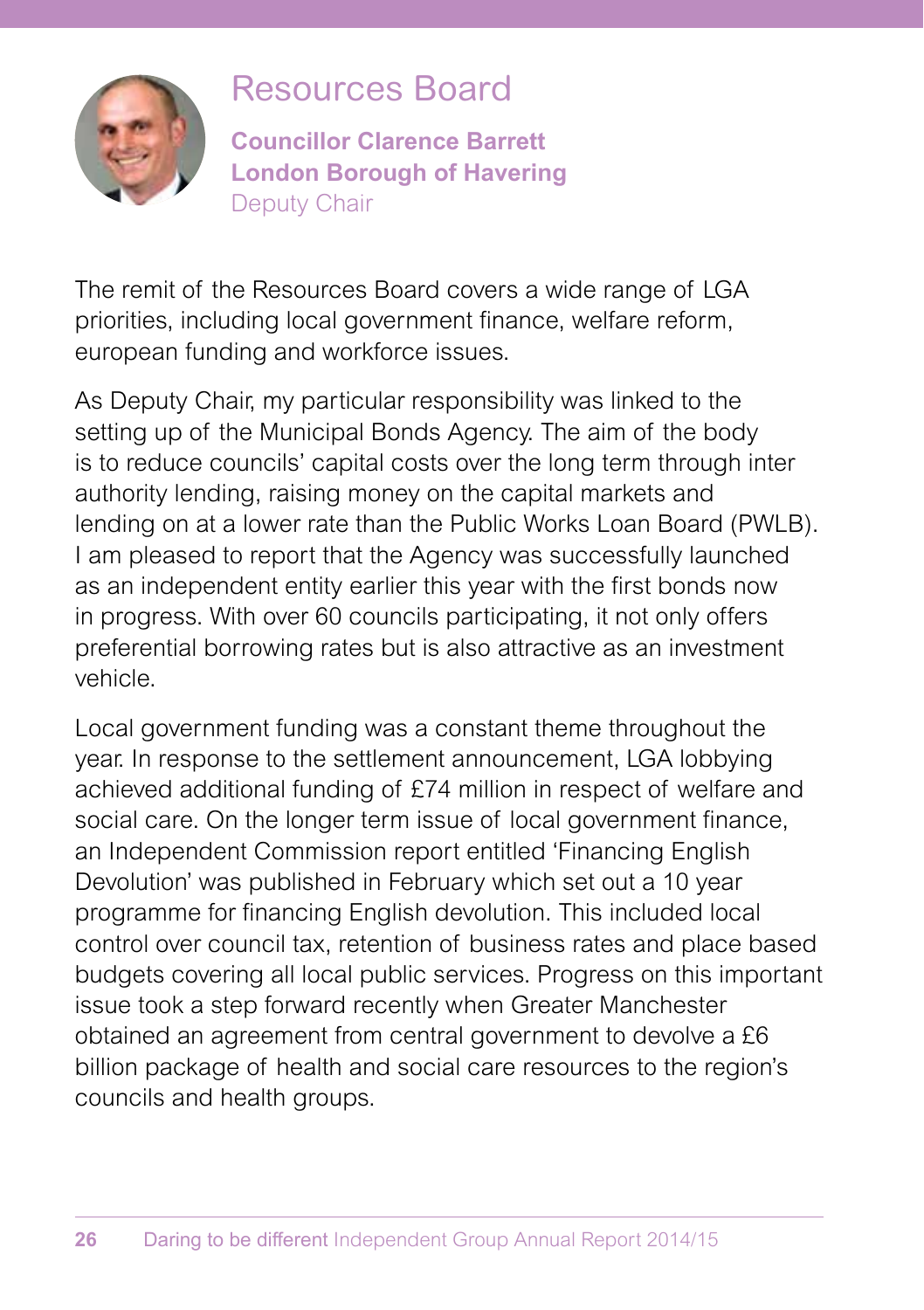Universal credit as part of welfare reform has also featured heavily in our work programme. The LGA have been working with the Department for Work and Pensions (DWP) to secure greater longterm certainty over the Housing Administration Subsidy. In addition, and in line with the devolution agenda, an LGA report focusing on the challenges of a centralised approach to welfare, employment and skills set out the need for a more localised system.

The next round of European Structural and Investment Fund (ESIF), some £5.3 billion, has been the focus of our 39 Local Enterprise Partnership (LEP) areas. While a greater devolvement of spending decisions from central government was envisaged, there was disappointment that an 'advisory' role for local partners is the preferred option by Ministers. The LGA continue to press for a reversal of this position.

Turning to workforce issues, my colleague and fellow Board Member, Councillor Linda Van den Hende, has been particularly active in this area.

It has been another busy year for pay negotiations covering the full range of NJC/JNC arrangements. The pay award for local government was agreed at 2.2 per cent, but with significant bottom loading for the lower SCPs. The deal covers the period to March 2016, which means it is the only public sector agreement for this extensive period and provides a degree of certainty for local authority budgets. UNISON has now sought a re-negotiation of the deal which has been rejected by the Employers Side. Both sides agreed that we should consider the future work of the National Joint Council and this is under discussion.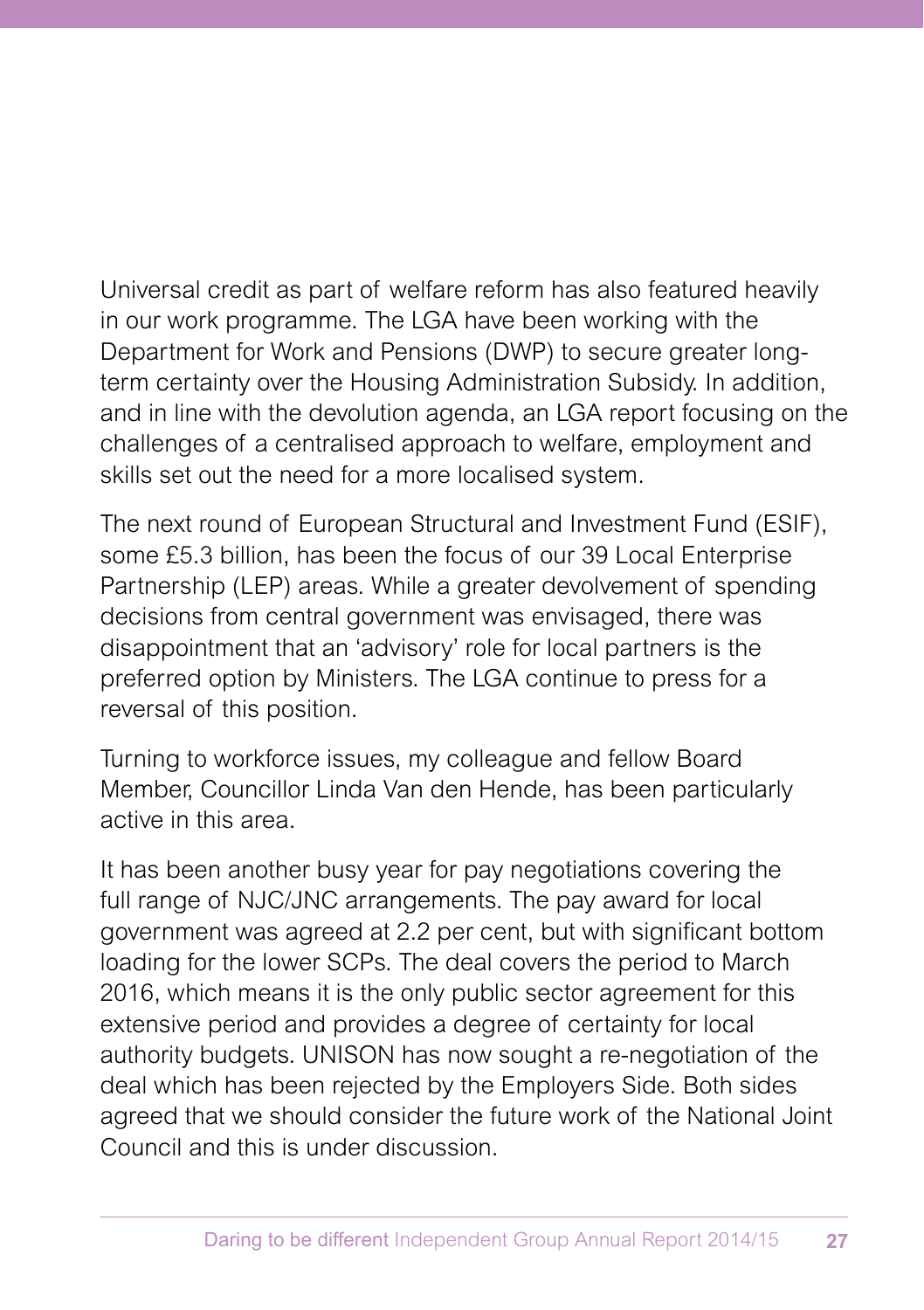Chief executives and chief officers agreed on a similar increase, although those already earning £99,999 were excluded. The chief executives' representatives did seek arbitration on this, but this was rejected by the employers side. The Fire and Rescue Service pay negotiations were also successfully concluded at 1 per cent. DCLG has initiated a review of conditions of service for Fire and Rescue in England only, but no publication date has been agreed.

The National Employers Organisation for School Teachers has responded to the relevant Pay Review Body regarding pay conditions from September 2015. This has been the first year of the revised process for teachers pay awards based on performance.

Elsewhere, a guide for Members on the recruitment and retention of qualified Social Workers has been published with Independent Group input. The Independent Group also took the opportunity to contribute to the consultation on possible changes to the Working Time Directive to the European Commission, as well as a task and finish group on Apprenticeships.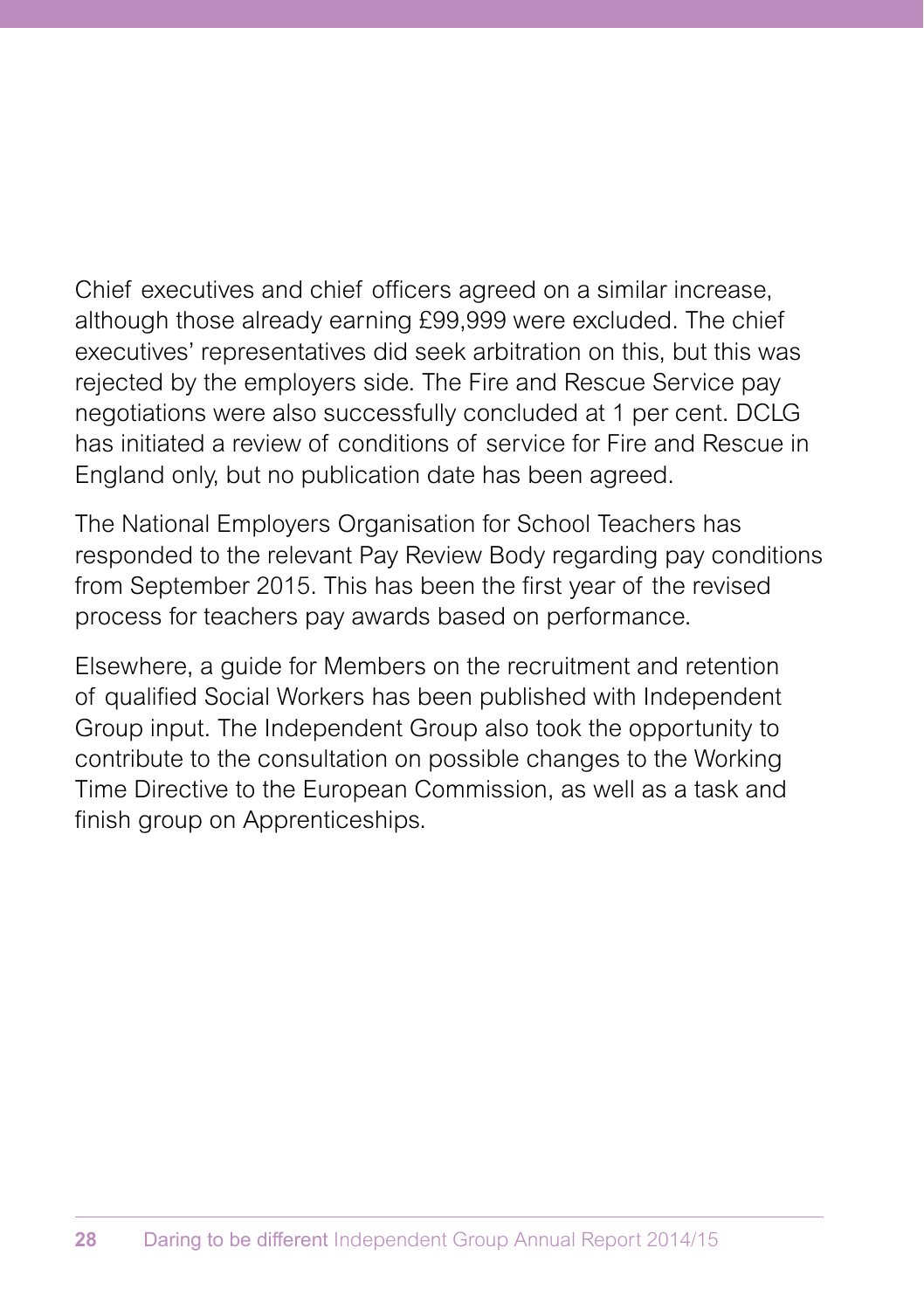

# Safer and Stronger Communities

**Councillor Philip C Evans Conwy County Borough Council** Deputy Chair

This was my third year as a Deputy Chair and I attended all four Board meetings and all of the Lead members' meetings. This is a large Board – 18 members – and it has been interesting to work with a broad cross-section of councillors from a wide geographical area.

The main work of the SSCB is commenting on and trying to influence legislation as it passes through its various stages. It has been rewarding to see we have had positive outcomes in many instances all of which will be of benefit to local government. We successfully lobbied against a relaxation of certain taxi provisions which would have had serious implications for community safety. We considered the Counter-Terrorism Bill in some detail. We supported the work of the LGA's Betting Commission and its involvement of the top five betting shop companies; lobbying on amendments and additions to the Gambling Act 2005 will continue.

During the year we welcomed Joe Tuke, Director of the Troubled Families Team at DCLG who gave a presentation on the work done through their programme in turning around the lives of families and preventing offending and anti-social behaviour. We were joined by Mr John Barradell OBE, Town Clerk and Chief Executive of the City of London, following his appointment as SOLACE's lead spokesperson on civil resilience and community safety issues and explored ways we can work together across these issues.

I acted as a panel member for a politicians' 'Question Time' session chaired by Cathy Newman of Channel 4 News at the Trading Standards Institute's 'Year Ahead' event at Stratford-upon-Avon. I deputised for the LGA Licensing Champion at licensing events in London and Manchester in delivering the key LGA message on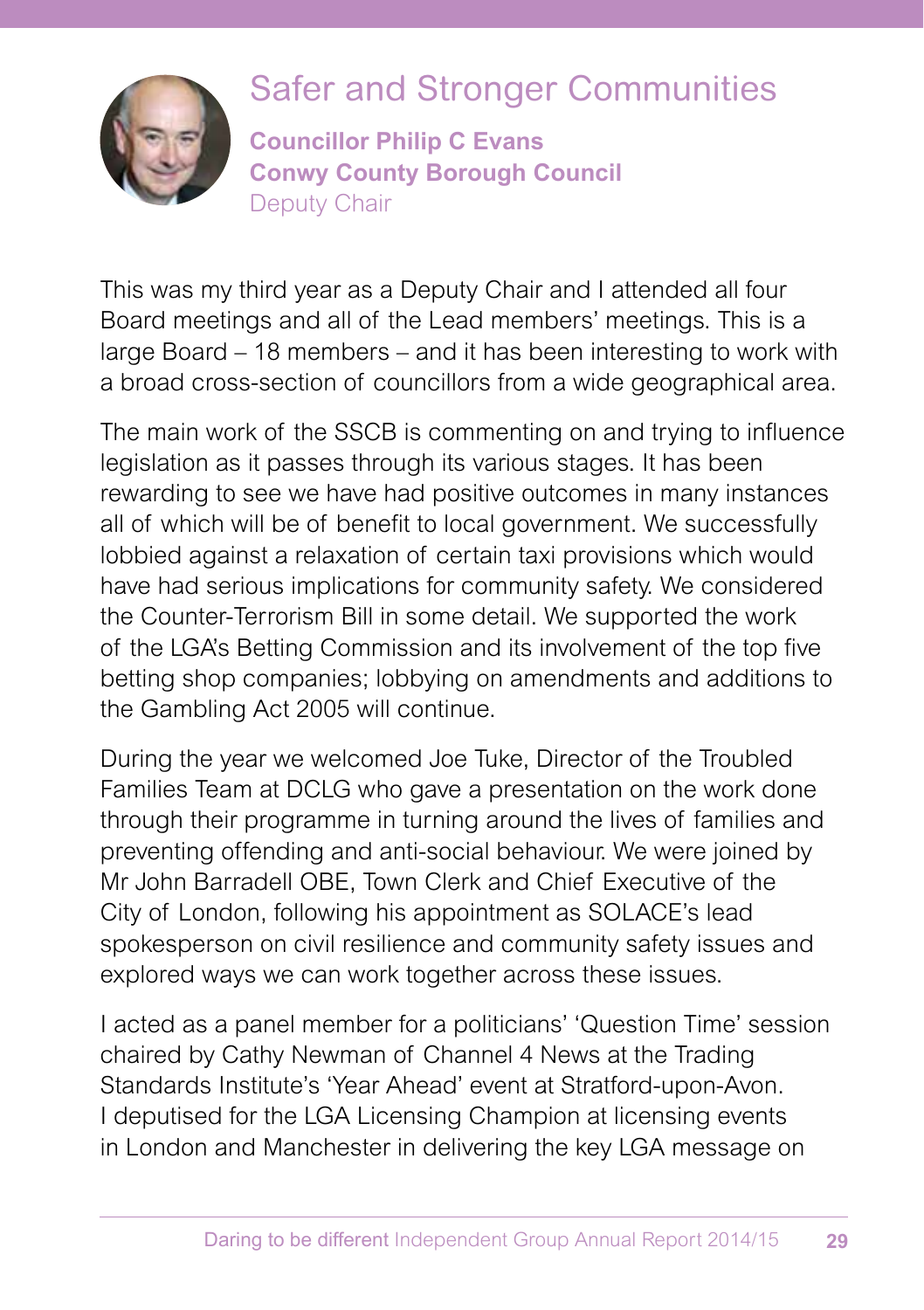Hackney Carriage/Private Hire licensing in the wake of the Casey Report on Child Sexual Exploitation in Rotherham. At these events I had the pleasure of formally launching the LGA's 'Councillors' Handbook on Taxi and Private Hire Licensing'. In the current year, councillors' guides have also been issued on FGM and anti-social behaviour.

I have been greatly encouraged in my role by the Group Officers whose advice and guidance is much appreciated. I am also very grateful to Maggie and her colleagues in the Group Office for their help and support at all times. My colleague, Councillor Colin Mann, has been key in ensuring the Independent Group has a strong presence on the board and my thanks are due to him for his constructive contributions and ready advice.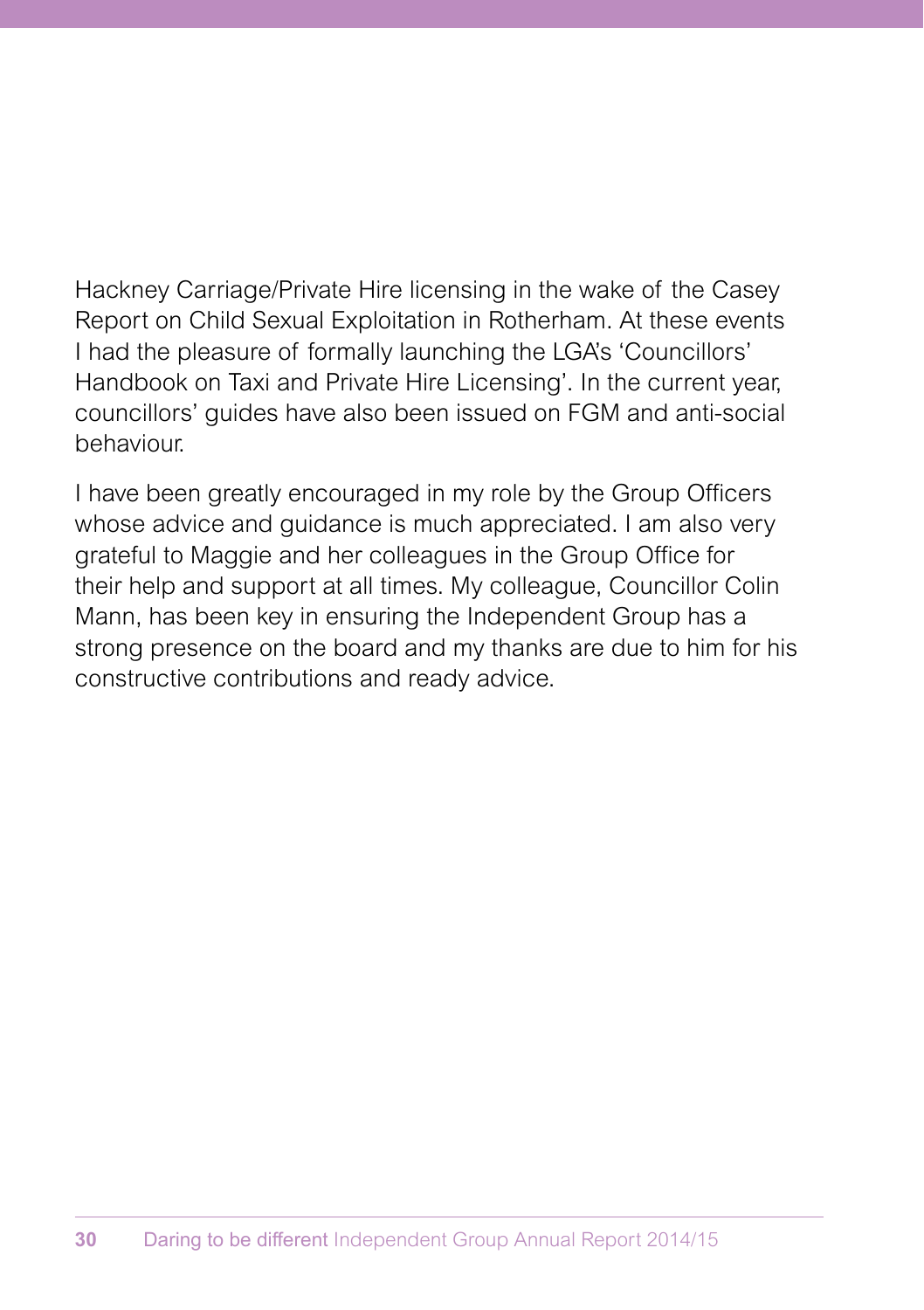

### People and Places

**Councillor John Pollard Cornwall Council** Deputy Chair

I have enjoyed representing the Independent Group on this important Board. I joined two other representatives, Cllr Diane James (Waverly Borough Council) and Cllr Angela Lawrence (Vale of the White Horse District Council).

The Board represents the non-metropolitan areas and it is always beneficial to share experiences, views and rub shoulders with colleagues from the other end of the country! The work of the Board has focussed on four main areas:

- planning and infrastructure to support growth
- employment and skills
- housing
- public service transformation.

I acted as lead member for Planning and Infrastructure to Support Growth – including broadband. The latter provided much entertaining debate with the issues concerning getting spread to the last 5 per cent the hottest topic. We did apply pressure upon government and BT and although there are solutions and commitment; full coverage remains a challenge for some.

### **The key tasks were:**

- Continuing to try to secure value for money for councils by providing practical support through local partnerships.
- Opening up a dialogue with OFCOM on the regulatory framework for the telecommunications market.
- Pressing ministers to ensure proper competition for contracts for the final 5 per cent coverage.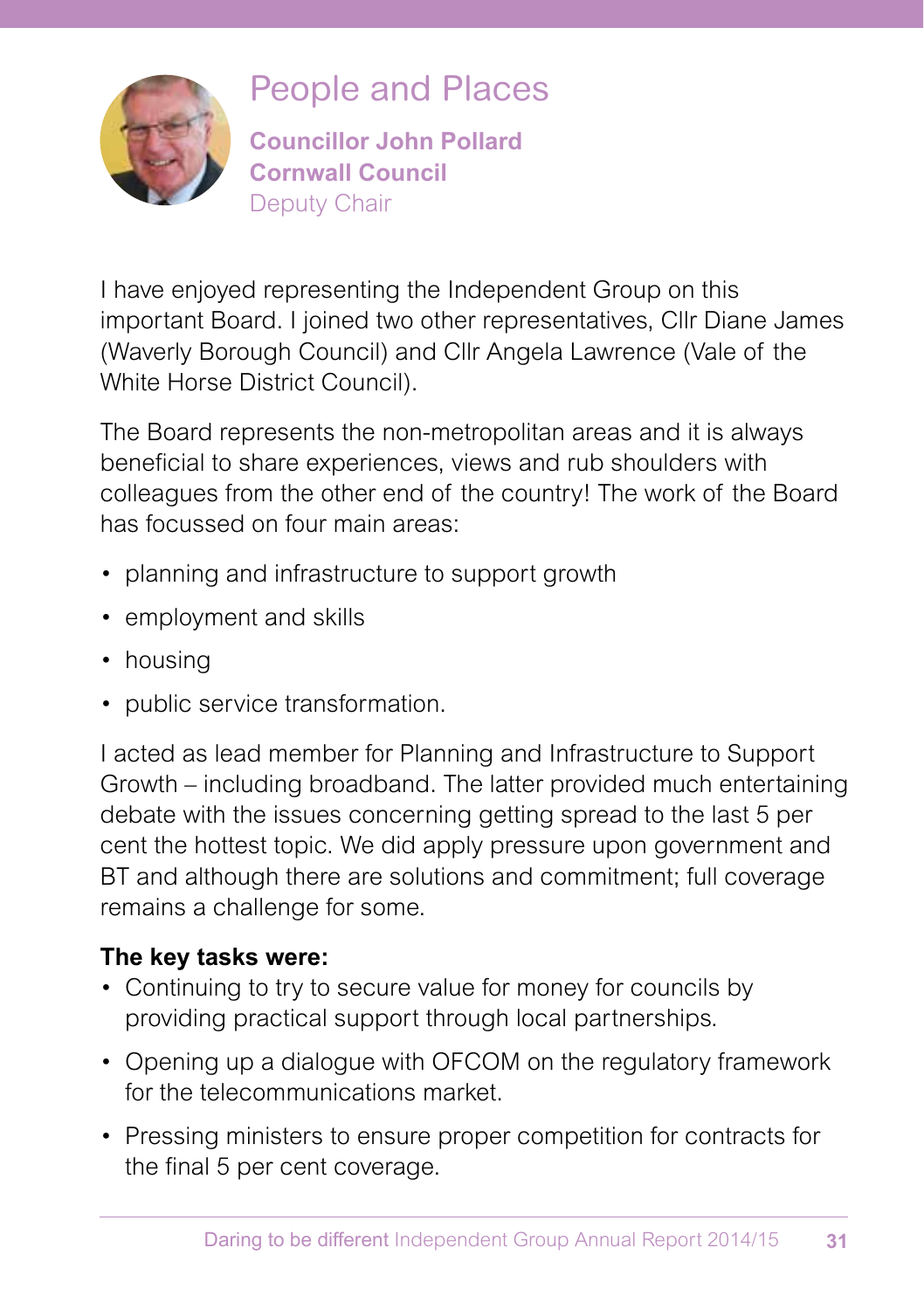• Promoting councils as proponents of broadband rollout and usage. Inform the Government's work on post 2015 digital infrastructure.

An important focus of endeavour was the Independent Commission on Growth and Public Service Reform in Non-metropolitan Areas.

The Peace Commission (Chair, Sir John Peace) was an important commission and the Board had valuable access to Sir John himself and his fellow commissioners as well as Rt Hon Greg Clarke MP. The final recommendation of the Commission: www.local.gov.uk/nonmet-commission

The Board Also engaged with the Independent Commission on Local Government Finance chaired by Darra Singh. The Commission was set up because local government finance urgently needs reform and its vision is for a finance system that:

- promotes self-reliance and self-sufficiency
- encourages entrepreneurialism and innovation
- promotes local decision-making on service delivery
- is transparent in how it works and in the division of responsibilities between central and local government
- maintains support for the most vulnerable.

www.localfinancecommission.org/documents/iclgf-final-report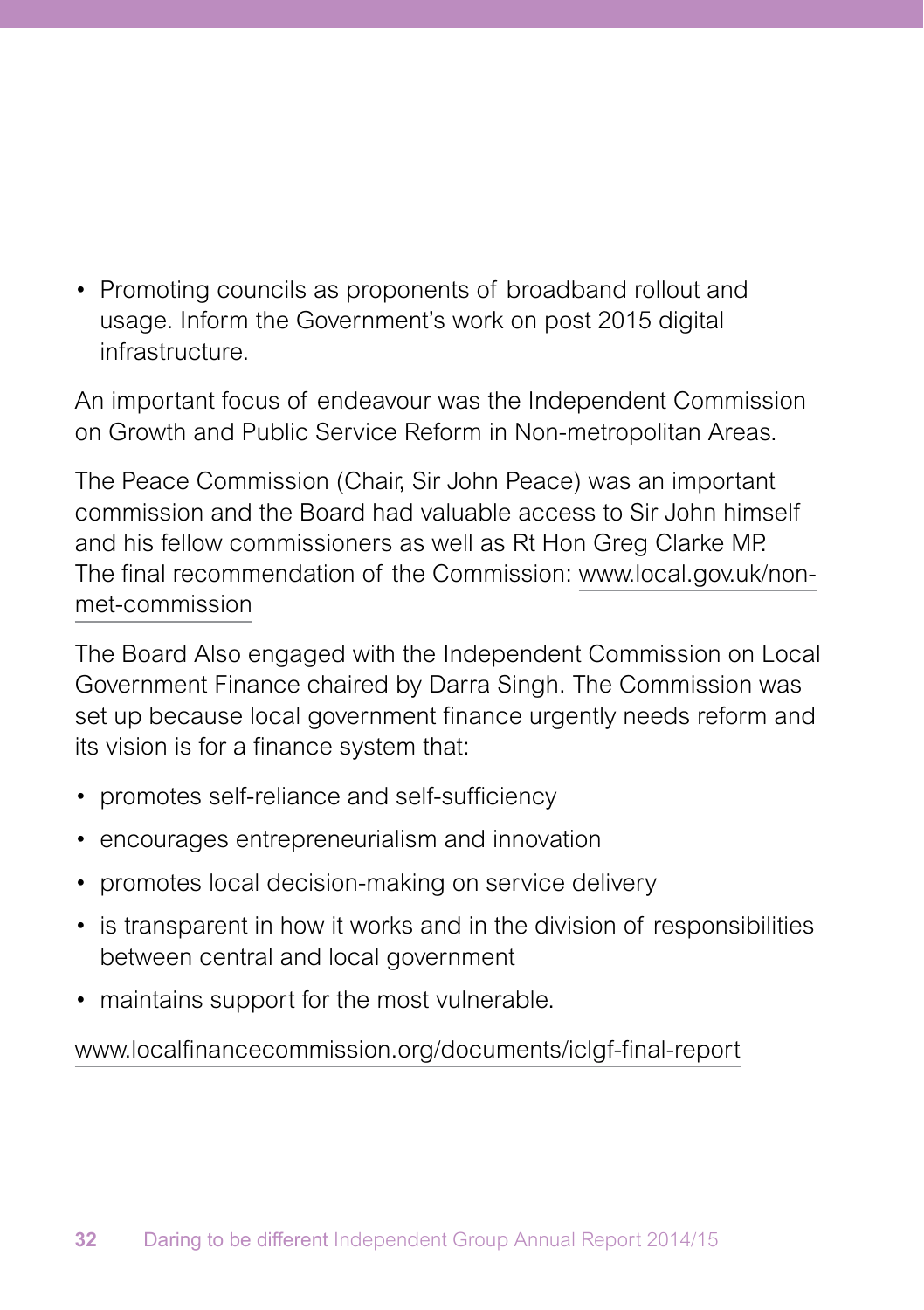### **One Place One Budget**

The People and Places Board also commissioned RAND Europe to prepare nine case studies of local authorities in England (UK) where LGA knew a pooled approach was being used for service delivery. The objective was to describe the development of different initiatives and to comment on what appeared to be the enablers and barriers to progress. The specific initiatives implemented by local authorities using a pooled approach covered different services including health and social care, skills and vocational training, regeneration, economic growth, troubled families and the management of public assets.

RAND Europe gathered evidence from a number of sources. Based on this evidence from the nine initiatives LGA asked RAND Europe to make recommendations for what a 'public sector reform deal' – a series of 'asks' of government and 'offers' from places – might look like.

#### www.rand.org/pubs/research\_reports/RR1017.html

It is important that Cornwall keeps a close contact with events at the LGA and siting on this Board has provided a great opportunity to learn as well as contribute.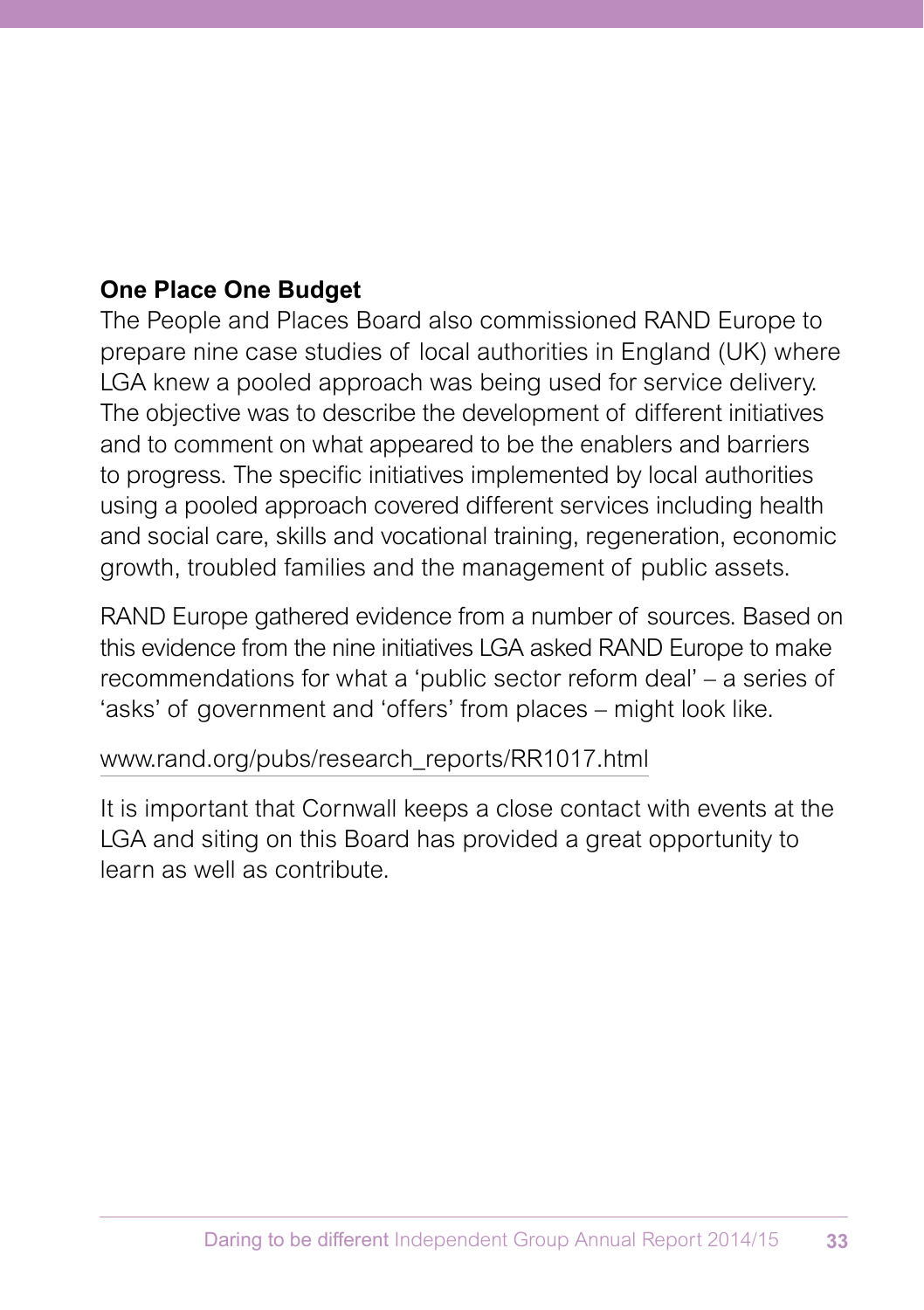

City Regions

**Mayor George Ferguson Bristol City Council** Deputy Chair

In its first full year, the City Regions Board has focused on its three key priorities:

- 1. devolution and public service reform
- 2. skills, employment and welfare and
- 3. trade and investment.

Following the Scottish Referendum and other key announcements in 2014 the momentum has continued to grow on the devolution agenda and it has been a key focus for the City Regions Board. In February 2015, the LGA in collaboration with Core Cities launched the Modern Charter for Local Freedom, calling on parties to set local government free through devolving powers and responsibilities, to engage with our local citizens to drive prosperity, increase equality and strengthen democracy.

Taking into account the then Cities Minister, Greg Clark's advice about building the evidence base for devolution when he met with the Board last year, the LGA have part sponsored or established three independent commissions; the RSA City Growth Commission, LGA and CIPFA Finance Commission on Local Government Finance and the Non-Metropolitan Commission.

The RSA City Growth Commission considered what is needed to enable our city regions to thrive; driving economic growth, creating jobs and enabling city regions to become fiscally more sustainable. It examined what political powers and governance arrangements are needed to deliver this, as well as how integrated public service reform can improve outcomes for local people and the economy.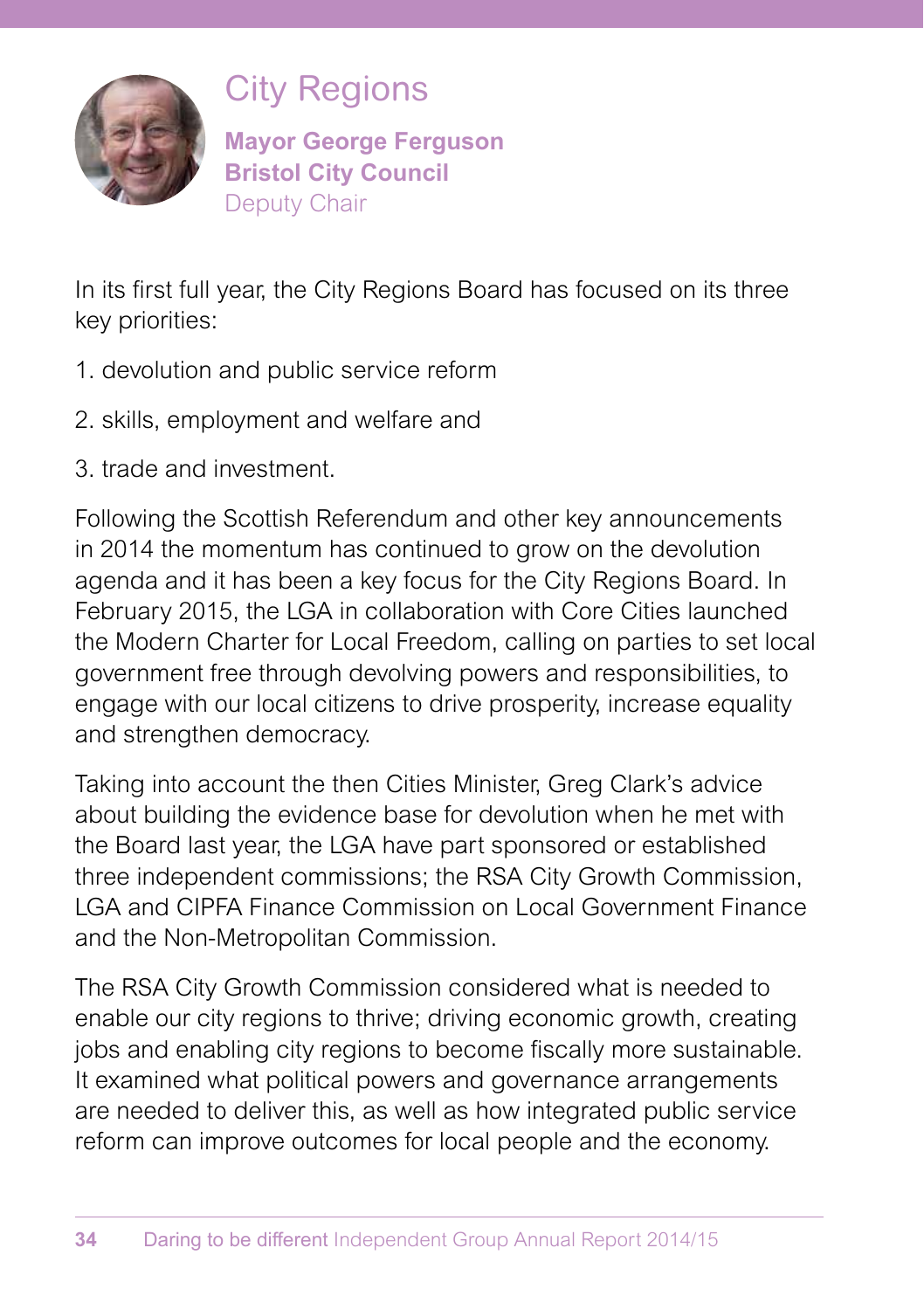The LGA and CIPFA Finance Commission on Local Government Finance set out plans for a 10 year programme of devolution that would see more than £200 billion in annual public expenditure being controlled by groupings of local authorities. The proposals balance the desire for incentives for growth with the continuing need for equalisation within the finance system.

The Non-Metropolitan Commission outlined recommendations to shape the way economic growth and public service transformation are supported in the future, recognising the importance of nonmetropolitan areas for economic productivity too.

George Osborne announced in his inaugural speech as the reappointed Chancellor that "This is a revolution in the way we govern England", presenting an opportunity for local government at all levels, with city regions leading the charge to achieve better outcomes for local people. The City Regions Board will ensure we can further capitalise on this opportunity with government and in particular the forthcoming Devolution Bill.

The additional excellent work on skills, employment and welfare reform through commissioned reports by CESI and NIESER have brought together recommendations to government around devolved and reformed commissioning of employment, skills, and welfare support. Overall this framework will enable local authorities and their partners to take a strong lead for employment and skills – a great opportunity to pull resources together for improved impact on priority individuals and communities.

Work has also continued on Trade and Investment, looking into the past and future trends and the potential role of England's city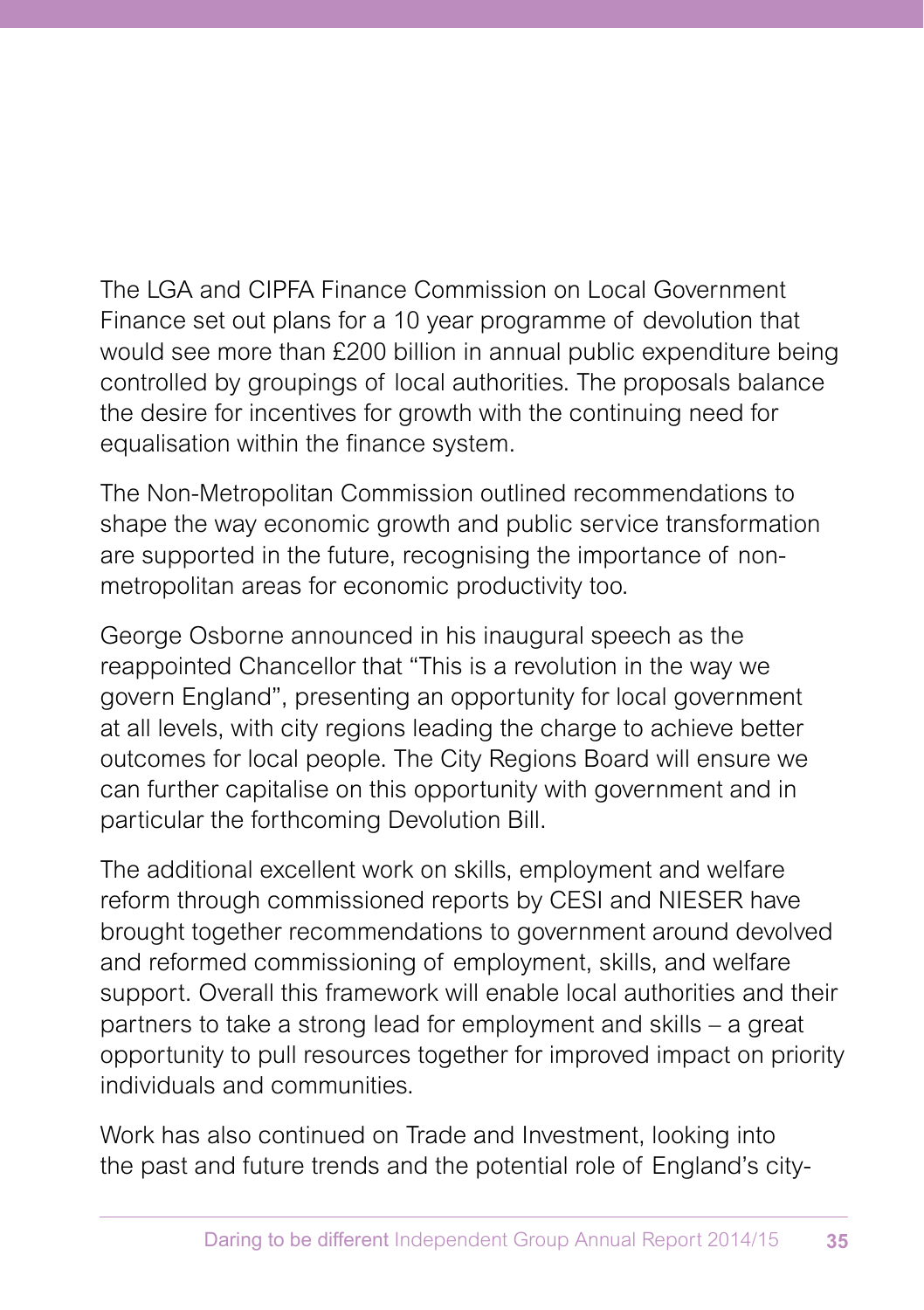regions. The research and members feedback has been used to inform discussions with UKTI and Department for Business, Innovation and Skills (BIS) to particularly push for bespoke arrangements with city regions to form part of the next Government's strategy for attracting inward investment.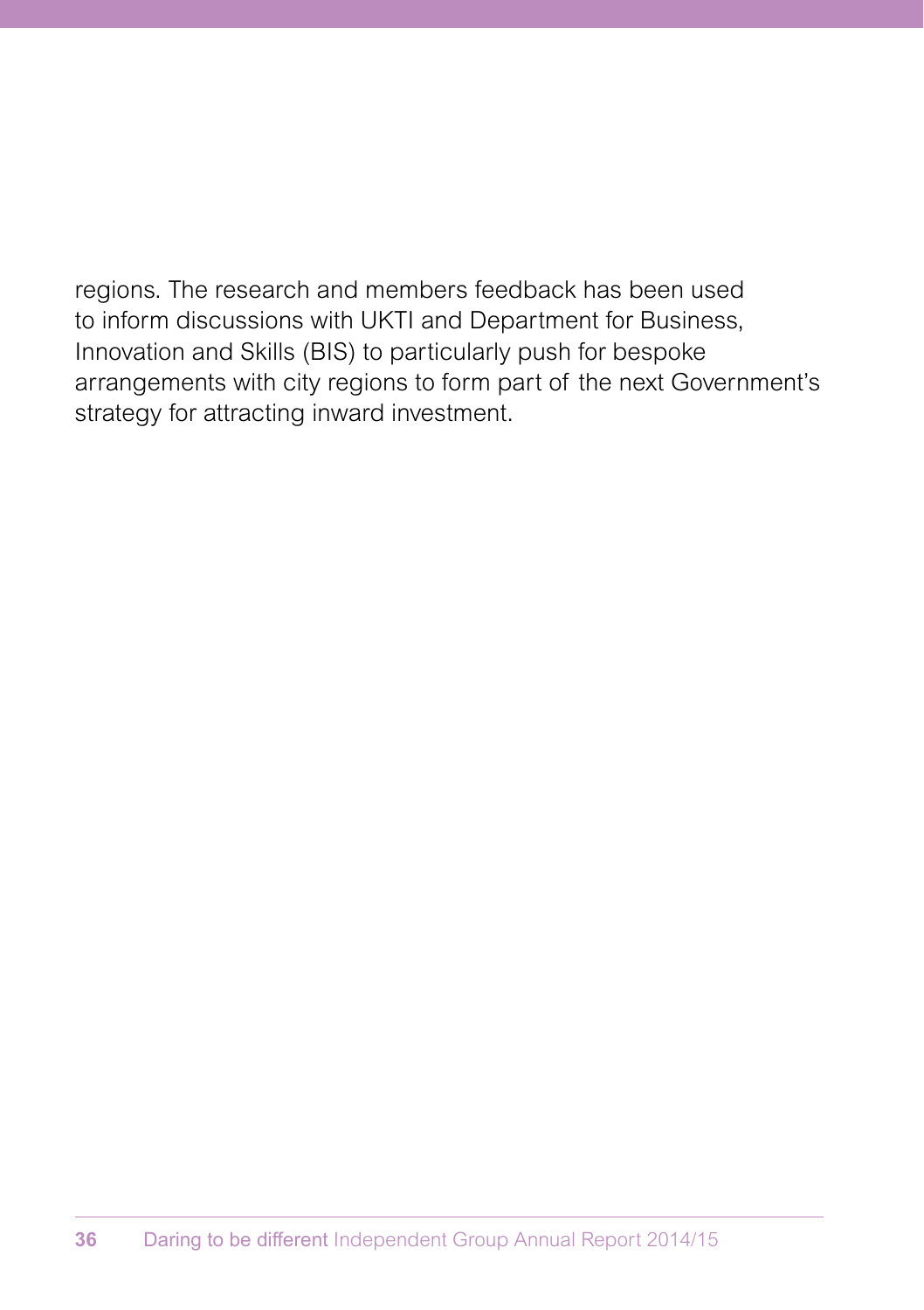

# UK Delegation to the Committee of the Regions

**Councillor Andrew Cooper Kirklees Council** Deputy Chair

I have just begun a five year appointment to the EU Committee of the Regions as one of the UK's 24 representatives selected from councils and devolved governments across the UK. The EU body has 353 members representing local governments from across the member states of the European Union. The role of the Committee of the Regions is to provide input on the impact of EU policies at the local level. I am the first Green Party councillor from the UK to be appointed to the Committee of the Regions. It is an exciting challenge and I'm keen to learn more about how we can get as much benefit out of the EU as possible and make a difference to EU policies.

I have had my first meeting as Coordinator of the European Alliance on the European Committee of the Regions ENVE Commission. The ENVE Commission covers Environment, Climate Change and Energy, so is right up my street. I was finding my feet and working my way round the procedures.

What matters in the Committee of the Regions are 'Opinions'. These are not your 'common or garden' opinions spouted by some guy in the pub. These are the representative opinions of the EU body representing Local and Regional Government and therefore have some significance. I'm still finding my feet but have a few ideas about 'opinions' I may want to pursue later.

As our Group's Coordinator I have however been able to support other member's opinions. One I supported was that of Plaid Cymru Assembly Member Rhodri Glyn Thomas on Ocean Energy where he is looking to develop a common approach to wind and tidal power across the EU and one that benefits local authorities and the communities they serve. This is developing technology and policy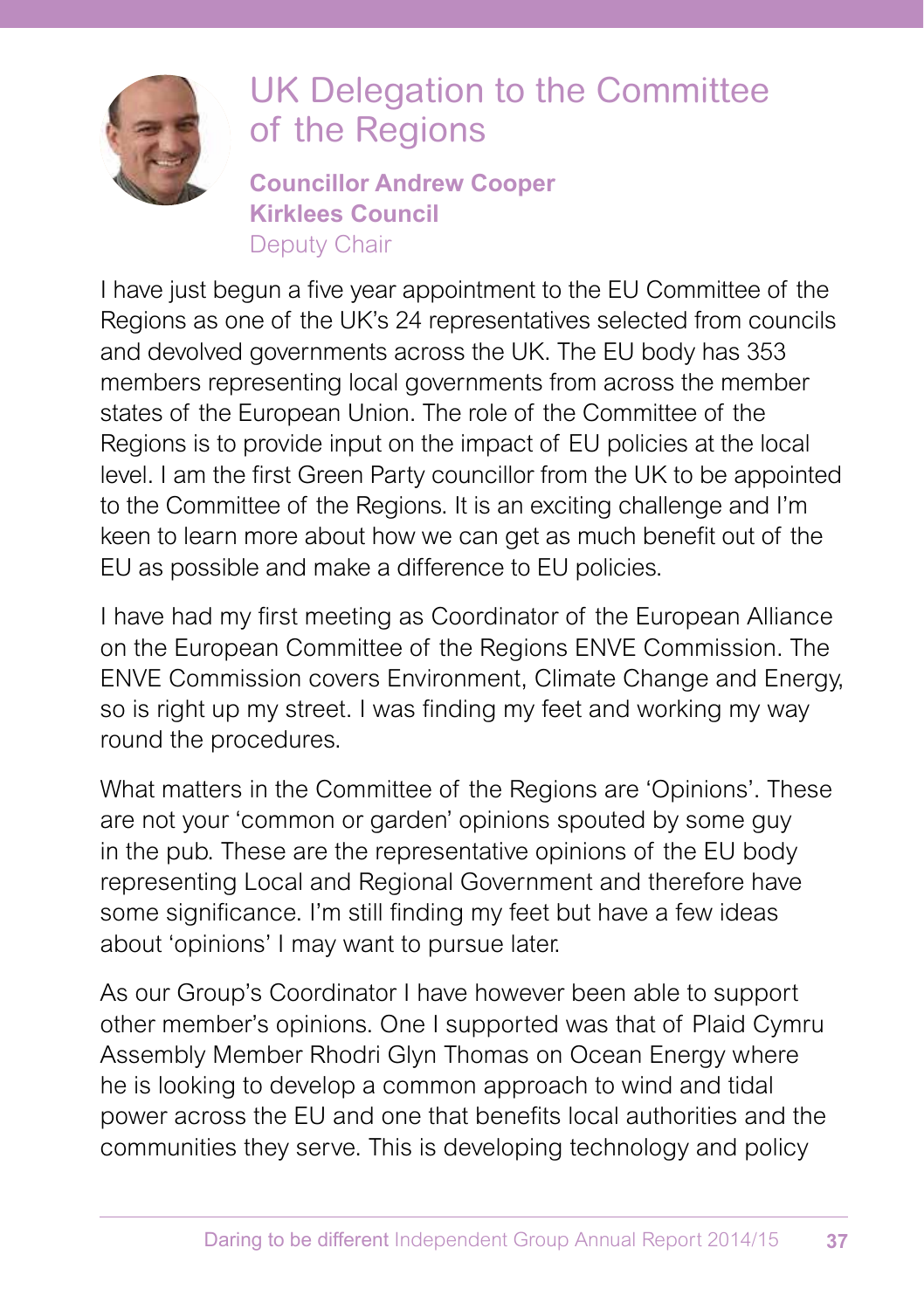area that needs careful development and thought. So exactly the area that the Committee of the Regions needs to be working on.

Star guest at my first ENVE meeting was EU Commissioner Karmenu Vella who is working on the EU Energy Union and broader Environment policies. I asked about waste policy and pressed him on what he meant by 'ambitious' targets to reduce and recycle waste. The suspicion is that he is trying to actually dampen ambition and perhaps take more account of business interests than environmental ones. The other issue I raised with him was what action could be taken by the EU to tackle the UK and our abysmal record on renewable energy. Shamefully we look set to fail to achieve our diminished target. The EU average target is 20 per cent of energy from renewable sources by 2020. The UK target is just 15 per cent but even that is looking unattainable. They can slap a dirty great fine on the UK but the alternative in the meantime is to seek support from the EU under the 'infringements tool'. I will make it my business to find out more about this.

I will be writing about my work on the Committee of the Regions on my blog www.greeningkirklees.blogspot.co.uk and be posting on twitter at: @clrandrewcooper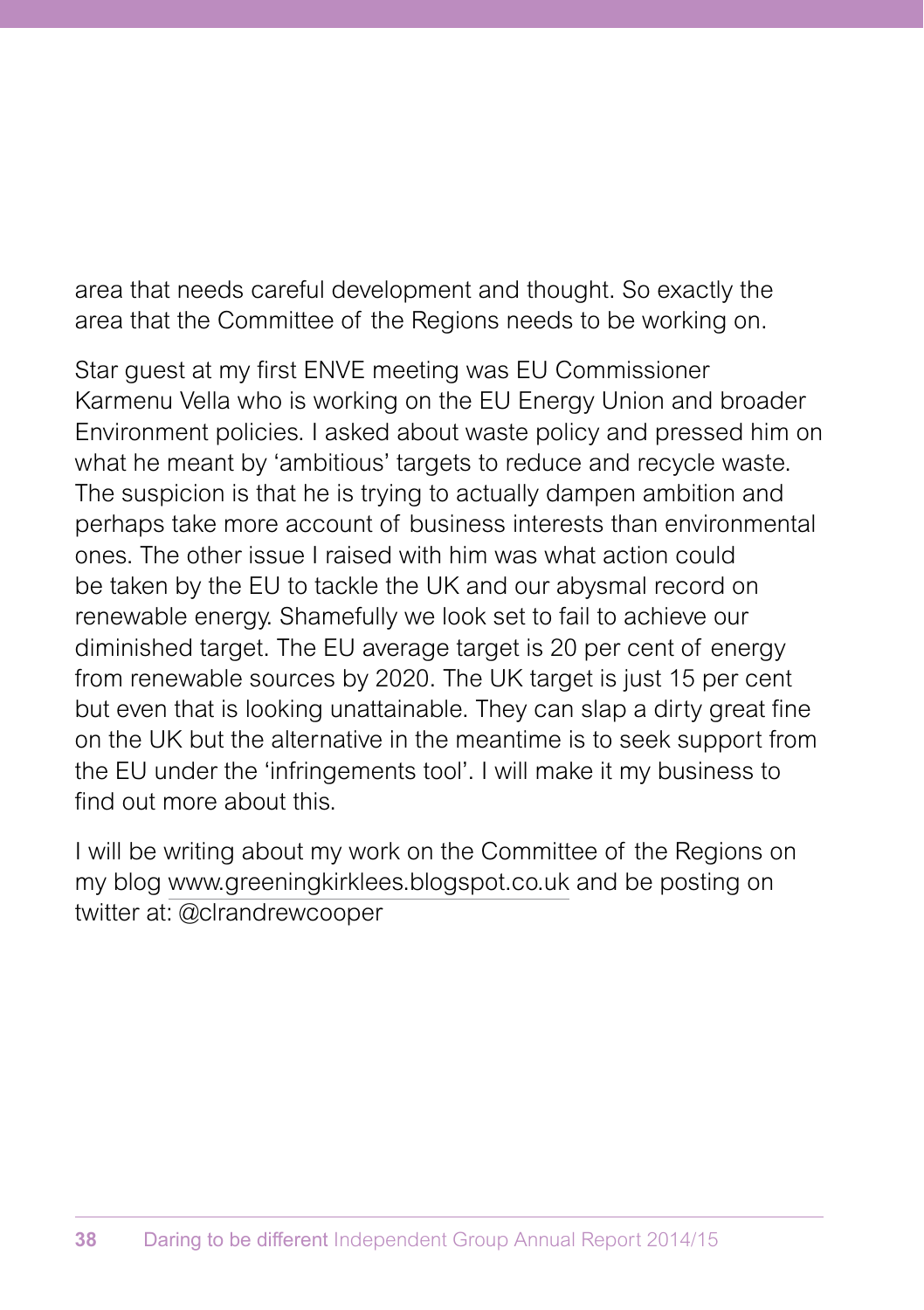### Commercial Advisory Board



**Jim Thornton** Former Councillor, East Herts District Council

The Commercial Advisory Board is chaired by Mayor Sir Steve Bullock, the Labour Mayor of Lewisham, and comprises Councillor Melvyn Caplan (Conservative, Westminster City Council), Councillor David Neighbour (Liberal Democrat, Hart District Council), and myself, an Independent on East Herts Council.

The Board is tasked with trying to find more income for the LGA by developing attractive services for local authorities. After considering a range of options, the Board has identified three projects to take forward to within the LGA Commercial Strategy. The three projects deal with Social Housing, Supply Chain Savings and a first stop for Local Government Information. A Head of Commercial Development, Nick Duncan, has been recruited to take these projects forward, and the Board meets regularly to monitor progress and suggest ideas and initiatives that could be considered.

Various other proposals have been considered, but these three are considered to be the ones most likely to generate the returns that the LGA will need. The meetings are stimulating and productive, and while the challenges are great, I hope very much that the projects will over the next two or three years meet the objectives that the Board has been set.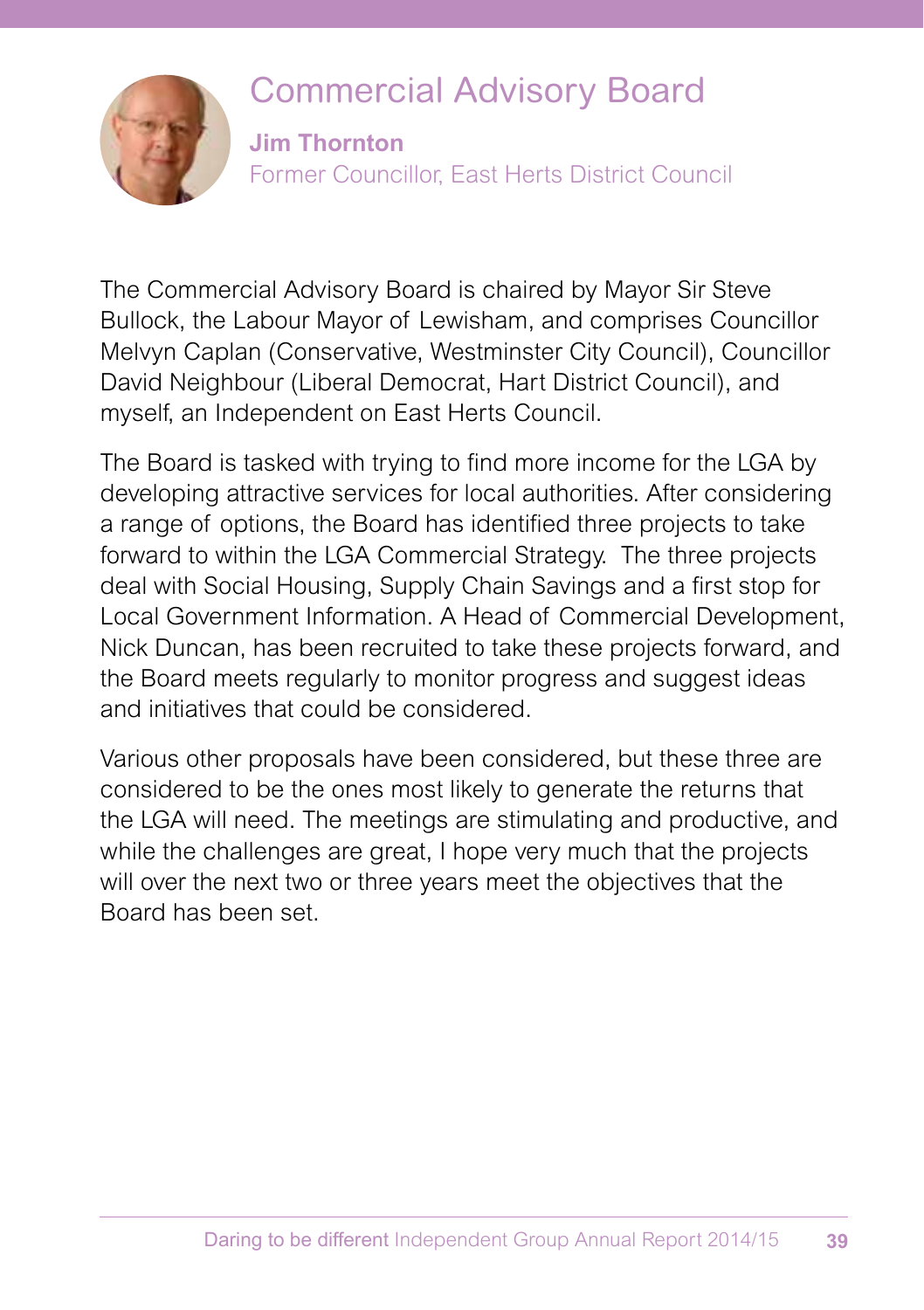

# The Local Authority Mutual Investment Trust (LAMIT)

**Councillor Roger Dennison Lancaster City Council**

This has approximately four to five meetings per year at CCLA, 85 Queen Victoria Street, London, EC4 4ET

This year has seen a changeover in auditing to Price Waterhouse Cooper and some outsourcing of services including IT and banking services. This should lead to a more streamlined and cost effective service to the local authority's served by LAMIT.

The amounts invested have risen considerably this year despite difficult financial circumstances which is gratifying.

The property subcommittee on which I also serve has produced above industry standard returns on investments. For the future there are considerable changes to financial regulations proposed by the EU. We hope to work together with the LGA to ensure local authority investment opportunities are not adversely affected by any proposed changes in future rules and regulations.

It has been my privilege to serve in this capacity for the past two years.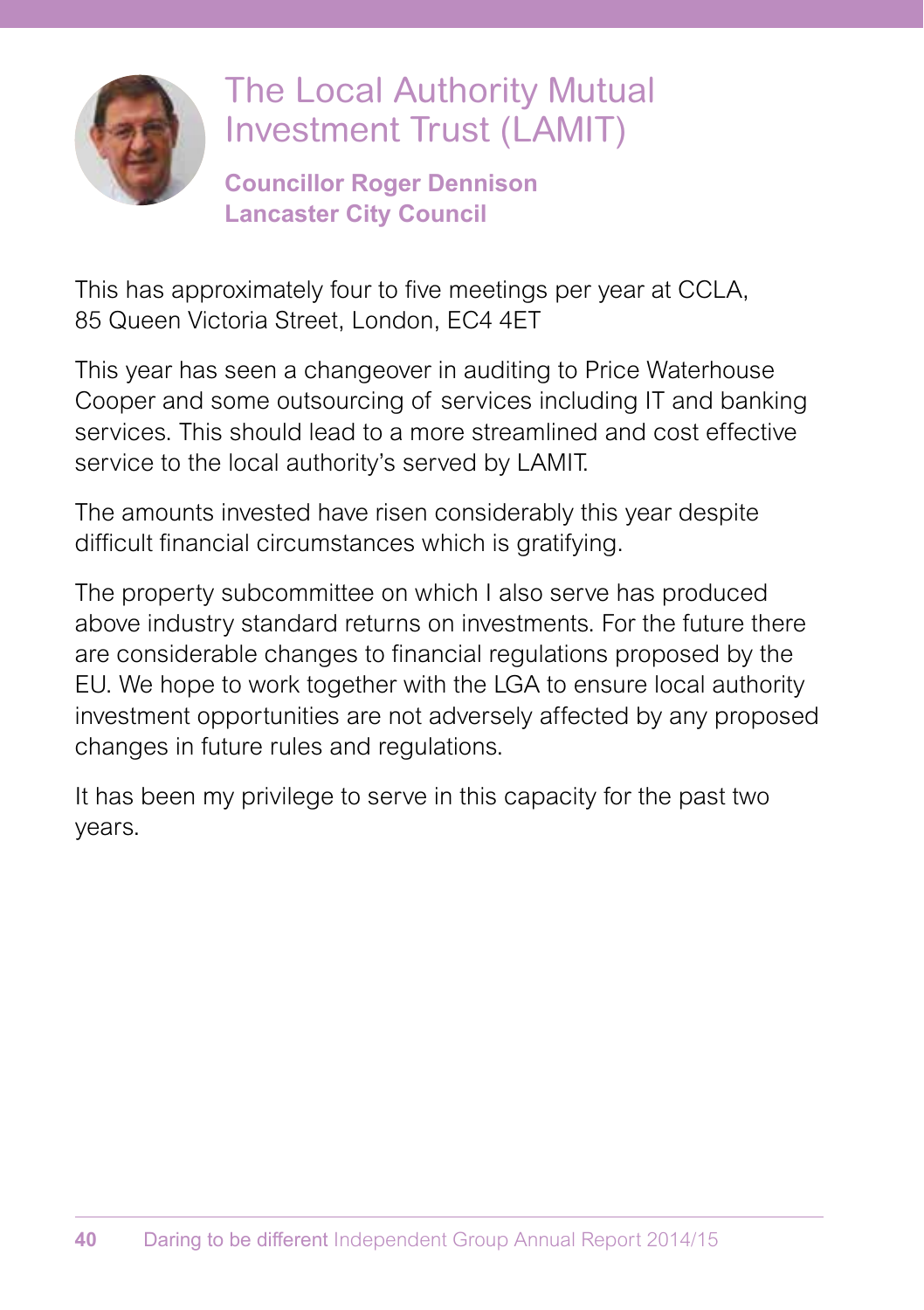

### Fire Service Management **Committee**

**Councillor Philip Howson East Sussex Fire and Rescue**  Chairman

The fire service management committee has welcomed the introduction of the Primary Authority for fire safety. Businesses and fire and rescue services will benefit from clearer and more consistent enforcement of fire safety regulations and clearer advice on how to comply with the law.

The Joint Emergency Services Interoperability Programme (JESIP) was a two year programme that aimed to improve the ways in which police, fire and ambulance services work together at major and complex incidents. In 2014, it was agreed by all stakeholders that a small central JESIP team should remain, that the 'P' in JESIP should now stand for 'Principles' (this relates to the five principles for joint working) and the work the programme team started, should be continued.

When police, fire and ambulance services respond together to incidents, along with other agencies, each organisation brings their own expertise. JESIP has recognised this and developed and published the JESIP joint doctrine – guidance designed to help clarify the roles and responsibilities of emergency services in the early stages of response to a multi-agency incident. It is scaleable and can be applied to any incident. A ministerial board will stay in place in order to maintain oversight. An interoperability board will manage the small team to facilitate the four work streams. This will consist of police, fire ambulance as well as specialist support staff.

Negotiations and meetings with qualified bidders are nearly complete on the Emergency Services Mobile Communications Programme. Now the focus moves to them to submit their best and final offers. We have been able to address issues with bidders such as how we enable users to buy emergency services network compatible devices and gain access to vehicle conversion capability should they need it.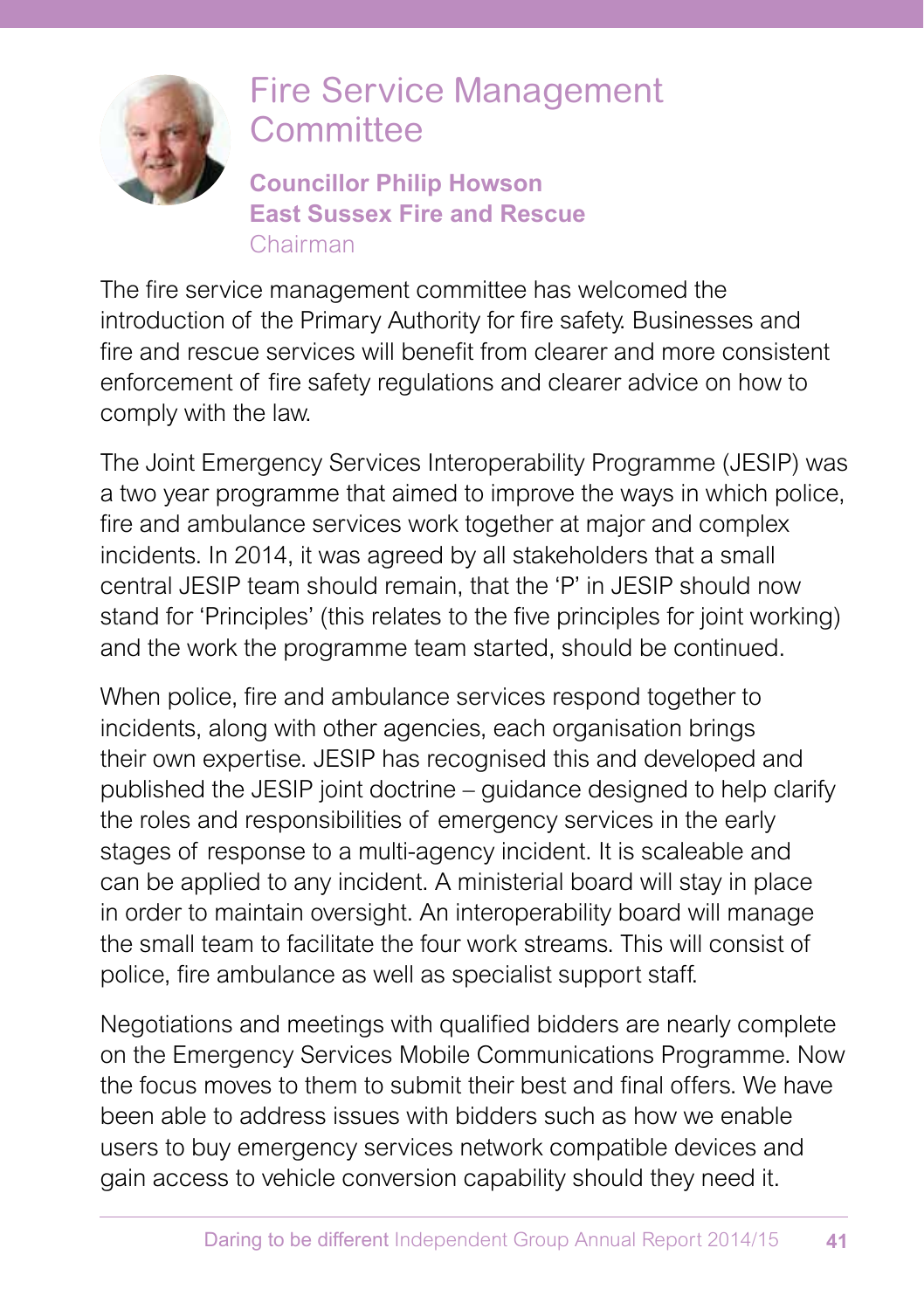

# Peer Mentoring

**Mike Haines Teignbridge District Council**  Lead Regional Peer

The lead peer mentor team has been very active over the past year, although things went a bit quiet in the run up to the May elections (just as well for those of us standing this May!), and the period after the election was not quite the hectic time that might have been anticipated from the opinion polls. Unfortunately our colleague Apu was a casualty at the election, with the larger turnout of party voters for the General Election having an inevitable effect on the local elections.

The Independent Group ran its first 'Next Generation' programme for future leaders from our group (thanks to Vanessa for organising). This involved two, two-day weekend residential modules at Warwick Conference Centre attended by 15 councillors that had been nominated by leaders/colleagues at their councils.

We also took part in the 'Aspiring Disabled Local Politicians' programme, which I believe was enlightening to both the mentees and the mentors. The mentees that chose to stand for election in May acquitted themselves well, but with no new Independent Group members this time.

As a regional peer I have been involved in successful mediation between members in an Independent Group where legal action was otherwise likely to have been pursued by one member against others in the group, the solution that I was eventually able to offer came as a result of a conversation I had at our Group Conference at Local Government House (LGH) in early November.

I was contacted for advice in a situation where a councillor was facing a police investigation and had been subject to sanctions by their council's Standards Board. Eventually the police dropped their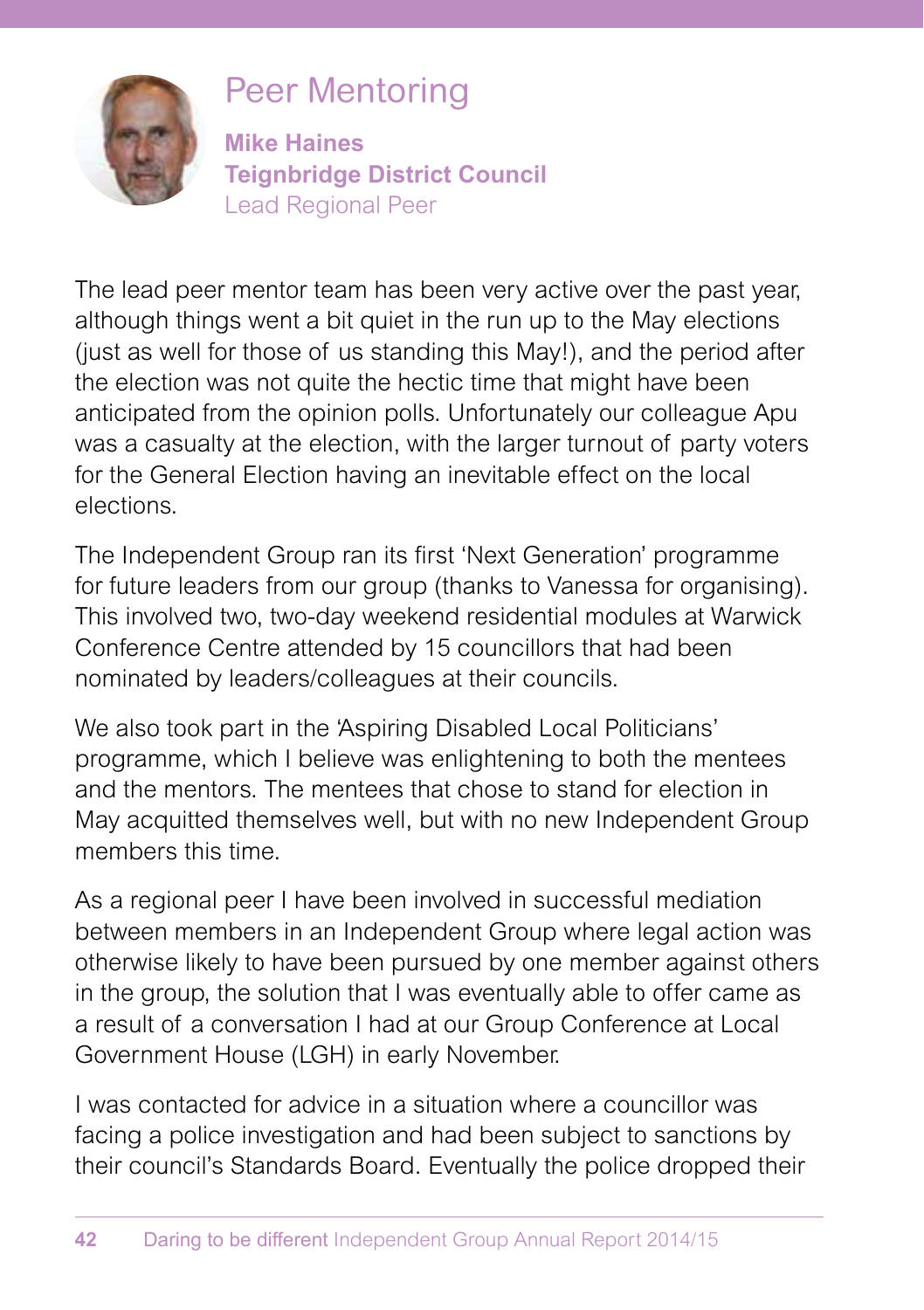investigation (in April, and the councillor was re-elected in May). The Group Office also put me in contact with a lone Independent on their council who was finding things difficult by virtue of not being part of a group, and hence not getting committee choices or other facilities. During my work I have found that tweeting has been the cause of some problems that have arisen for Members, and would urge everyone to think carefully before they put comments out there!

My role has also involved participating in training events for both members and officers at councils in the SW region, accompanied by the regional senior adviser. I have attended regional meetings with regional advisers and lead peers from the other political groups. There was a regional meeting in Bristol for members from Wessex, but unfortunately an equivalent meeting for the far south west did not happen, due to a combination of changing personnel, funding, and the ever looming elections. This is something that we are keen to redress early in the present municipal year.

At LGH there have been meetings with my Independent Group lead peer colleagues and with Marianne, as well as update briefings with Maggie and now with Carl. Noleen has kept me updated with appointments of our peers for mentoring and peer challenge. As reported by colleagues last year, I have to note that the amount of peer work coming to Independent Group peers is still less than we would like to see, furthermore the number of Independent Group controlled councils or those with no overall control fell at the recent election (29 NOC became CON administrations).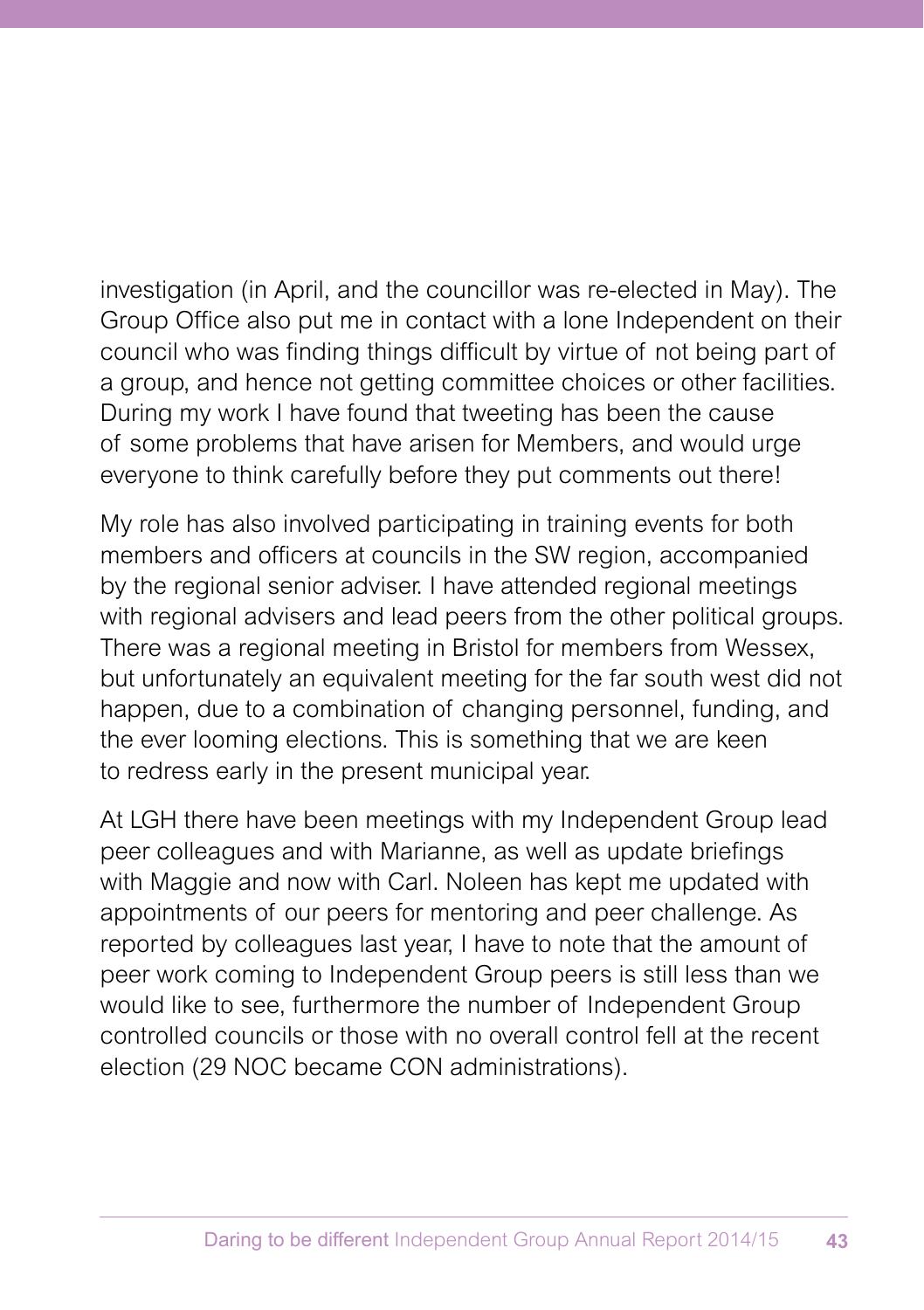

# Peer Mentoring

**Colin Mann Caerphilly County Borough Council** Lead Regional Peer

The past twelve months have been very varied culminating with increased activity around the recent local elections which, of course, were complicated by the General Election on the same day. Holding local elections on the same day as Westminster does not normally help Independents and this seems to have been the case again this year.

Boundaries for peers were re-drawn during the year which means that I now cover London and the south east of England.

I responded to a large number of individual queries during the period. These were from 'Independent' Independents as well as from the range of various party groups within the LGA Independent Group. Obviously details must remain confidential.

The last regional event I was involved with was a well-attended meeting for London and south east members which I felt was a very worthwhile event. It is a matter of regret that financial restraints have prevented these meetings continuing at present.

I believe that the service we offer proved to be valuable to some of our members in the run-up to the recent elections. It is often a big challenge for members who have left political parties to stand as Independents to cope with the various issues facing them. For example getting the imprint wrong on literature can immediately invalidate a candidate even if successful at the election.

There were fewer issues directly affecting Independent members after the elections due to the number of councils changing from NOC to political party control.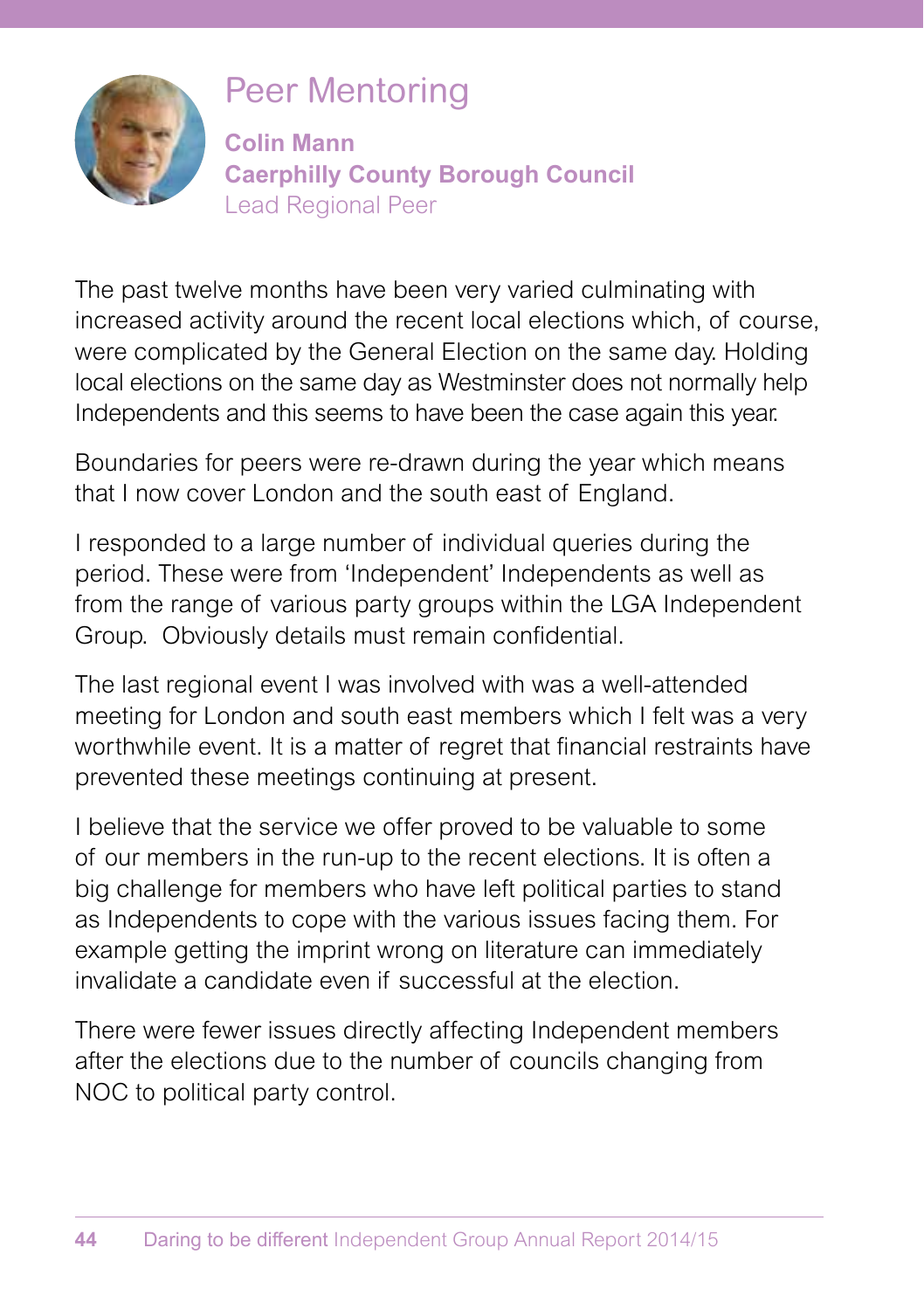I regularly attended and contributed to the Political Improvement events held at Local Government House. I feel that these sessions have been very useful to those attending but more members could benefit from them.

I was also pleased to be involved as a Mentor in the programme for Aspiring Politicians with Disabilities. I believe that this proved to be a very valuable scheme for both Mentors and Mentees. Many thanks to Vanessa for her valuable contribution to the programme.

In conclusion could I thank Maggie for her hard work and valuable contribution to the group, also to Vanessa and Noleen for their support. Lastly, a welcome to Carl and wish him well in covering the role vacated by Maggie.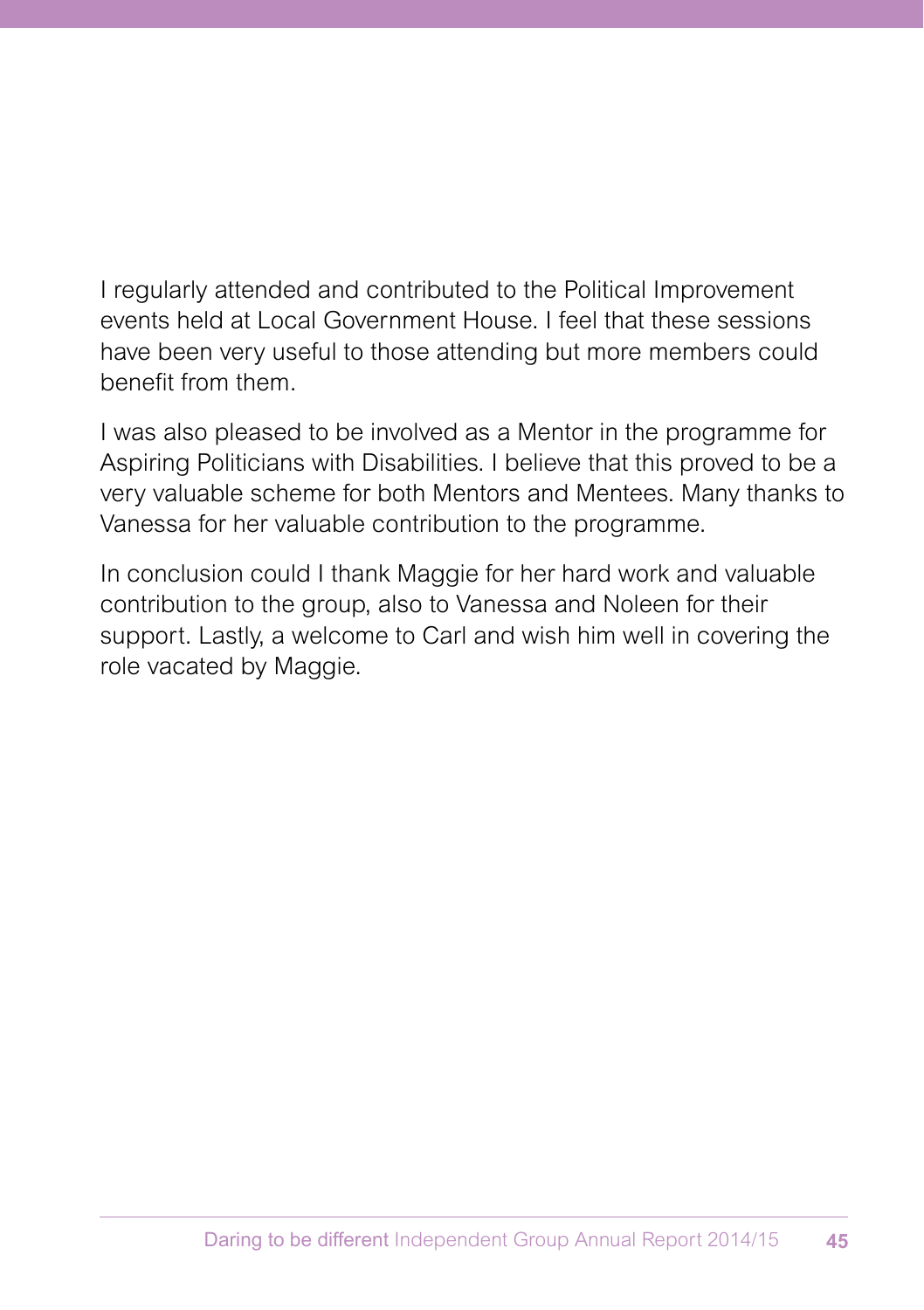

### Peer Mentoring

**Councillor Graham Brown Powys County Council** Regional Lead Peer

The first major event of the year in my role as Regional Lead Peer for the North West, West Midlands and Wales was being a part of the team which organised the first ever conference to be held in Wales for Independent councillors. There had previously been no forum for Independent councillors to get together and network in Wales and so this was very much a milestone event. It was very well attended and Marianne gave a welcome to all the delegates.

At the end of the conference the delegates proposed the formation of a Welsh Independent Councillors Association. The team who arranged the conference agreed to carry forward this proposal and we have met regularly over the last few months drafting up a constitution for the association and it is hoped this will be launched in the very near future.

Elsewhere in my region I have met a number of councillors and some Officers regarding a variety of issues. By the very nature of Peer work, details cannot be given without risk of revealing the individuals/ councils involved but the issues of reports to Standards, isolation of Independent councillors and problems from the use of social media continue to dominate.

I would like to take this opportunity to urge all Independent councillors to consider more use of Peers. Sometimes a single phone-call to discuss a particular problem or question will be sufficient, other times continuing contact with a Peer is requested. Peer work can be with an individual or a group and the LGA has various offers of support available so please do not hesitate to use the Peer/Mentoring service.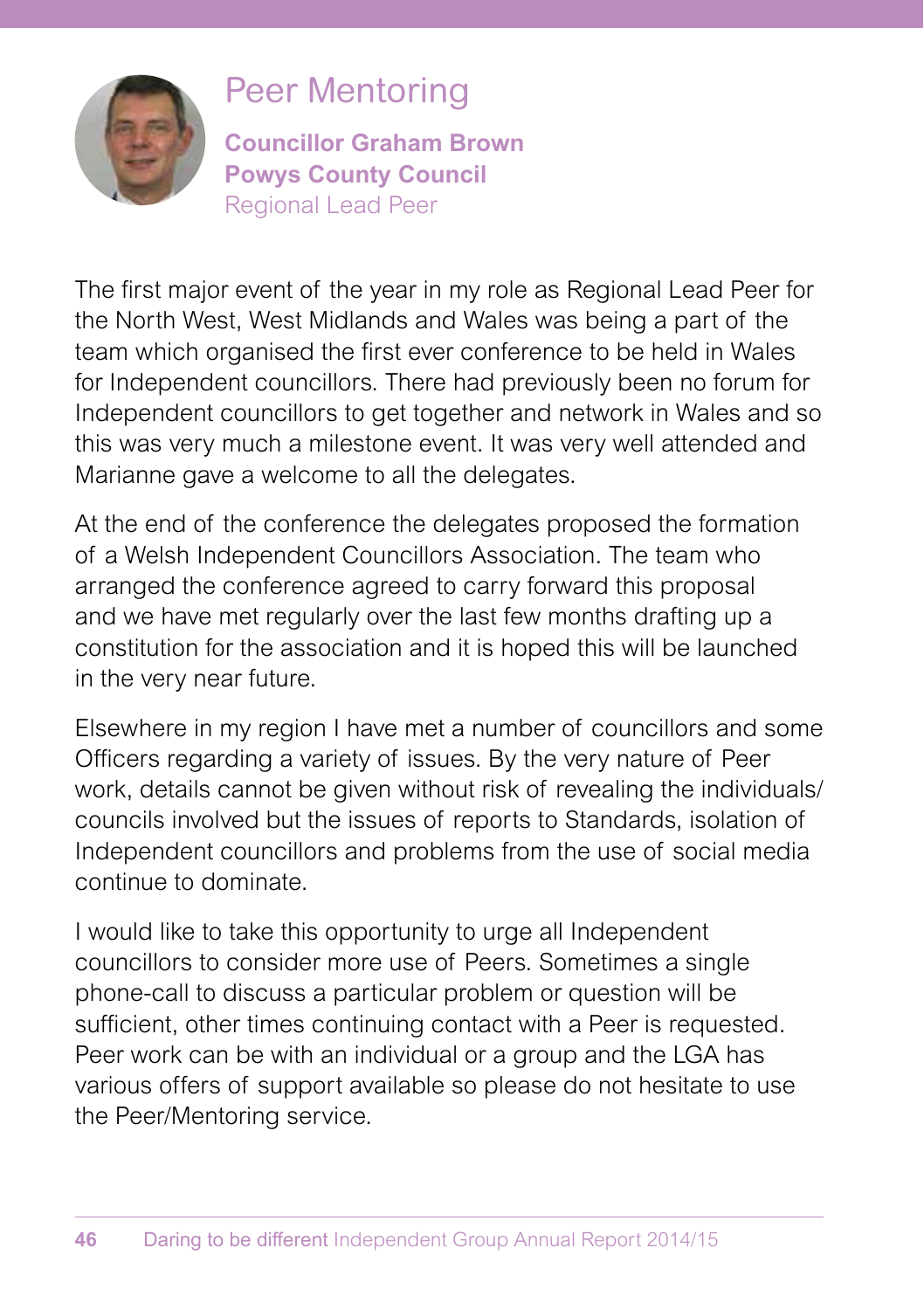In the lead up to the election I met with some who were considering standing as an Independent councillor and was also privileged to be a part of the Aspiring Disabled Local Politicians project which was an informative, as well as inspirational, programme. Following the election I have been involved with a number of councils where there has been a change in leadership.

As well as meeting with LGA Regional Officers and other Lead Peers in the areas I cover, the Independent Lead Peers regularly meet in Smith Square to discuss what is going on within our regions and nationally. Chaired by Marianne these meetings are very informative and a valuable input to our role. In closing I would like to thank Marianne, my fellow Lead Peers and the Group Officers for all their support during the past twelve months.